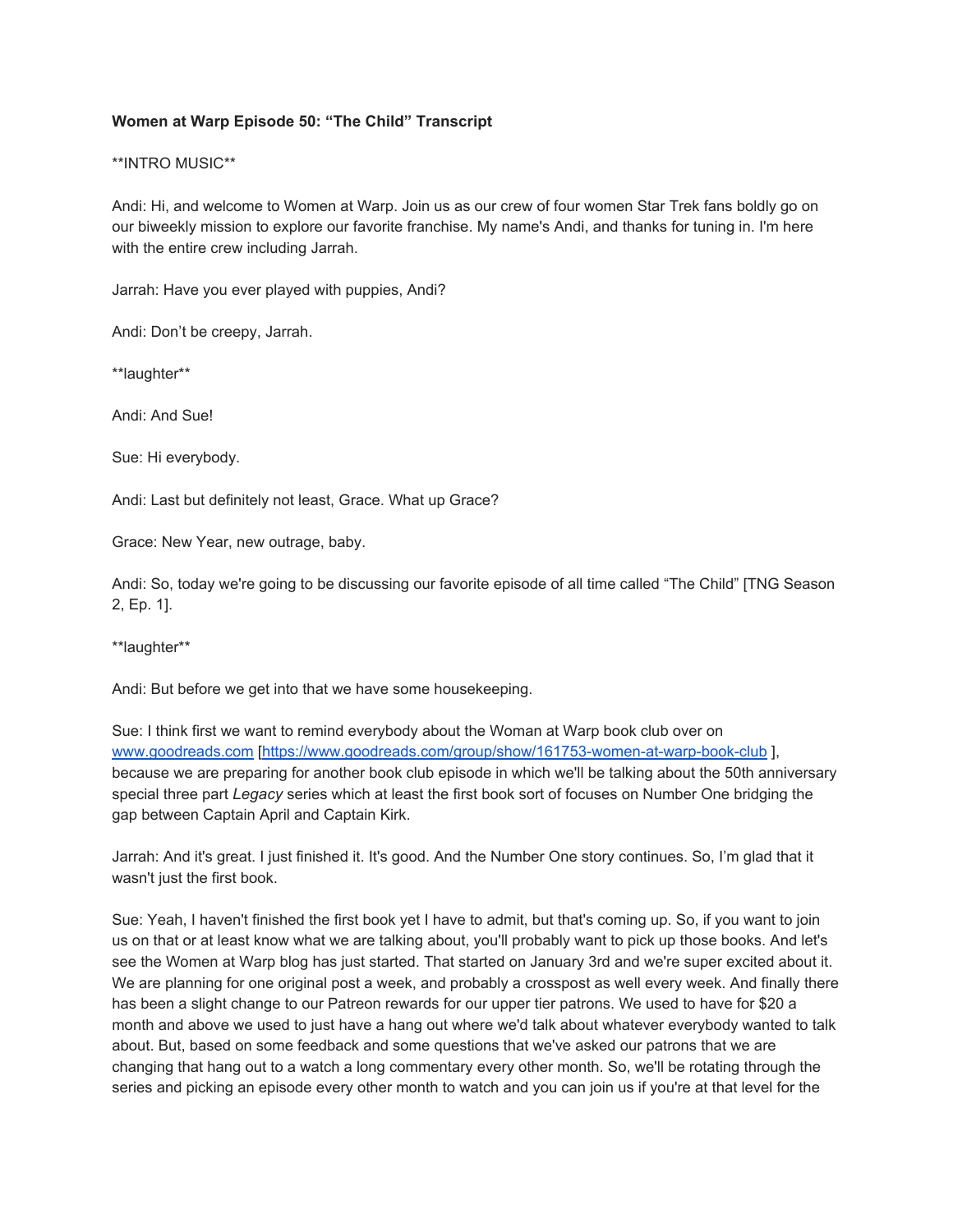watch along and participate or just wait until we post that audio on Patreon for you and watch it at your discretion. Discretion is the right word when you have time.

Jarrah: Convenience.

Grace: Discretion makes it sound like they're taking a risk listening there, doesn't it.

Sue: There you go.

Andi: If we do "Nemesis" again…

Jarrah: Well, yes. And I'm pretty sure we're talking about "Sub Rosa" [TNG Season 7, Ep. 14] for one of the early ones. So, yes.

Grace: Get your candles ready.

Andi: Basically, people liked that we did a commentary but they did not like that they had to watch "Nemesis" and I can't really blame them for that. So, we're going to be trying to choose things are not awful to watch from now on.

Grace: Yeah, this this way it's more like a reward and less like an assignment.

Andi: So, you definitely want to check out our "Sub Rosa" one though because y'all have not had the chance to hear Sue's impression of the Scottish dude from "Sub Rosa" \*Andi tries to do the impression\* "Dinna go to that hoose"

Sue: I would do it but now it's a patron reward. So, yeah that's the \$20 a month and up tier for that, by the way, if my terrible impression intrigues you.

Andi: It's definitely worth the cost I'd say.

Grace: "Hoose"

\*\*laughter\*\*

Jarrah: Clearly this is going to be an amazing watch along once we get to it.

Grace: Clearly yes.

Andi: But today we're actually discussing an episode of The Next Generation called "The Child" which is terrible. Jarrah, would you like to give us a synopsis?

Jarrah: I would. I was lying awake last night and this synopsis came to me as I was debating whether I needed to take the Christmas tree down yet.

Grace: Did it climb under your lame sheets? Gross the entire audience out.

Jarrah: Yes, it was a presence that visited me and so here this goes. Okay…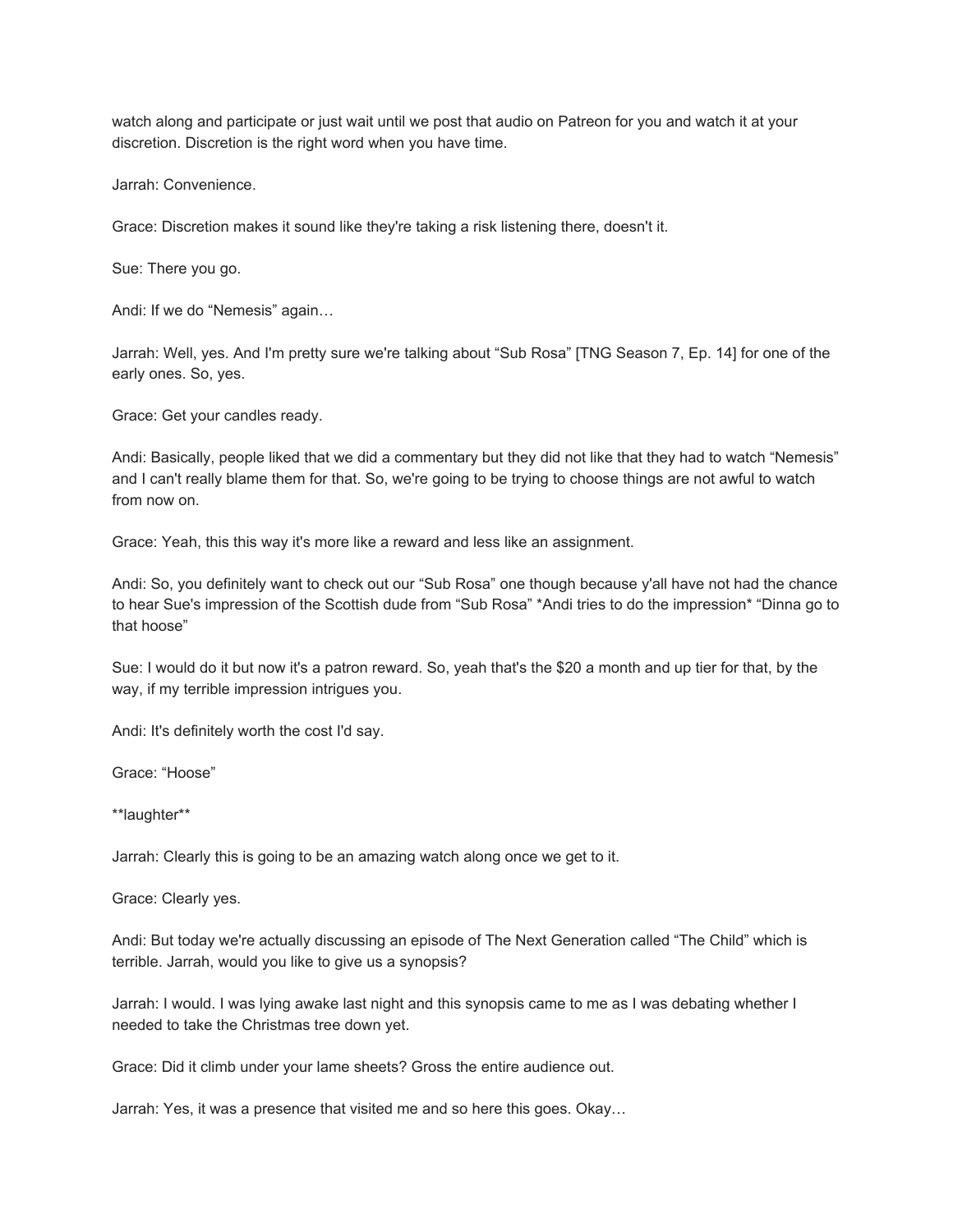Grace: The ghost of crappy episodes past?

Jarrah: Maybe. Okay. \*\*singing to the tune of "What child is this"\*\* What child is this, who from Troi's womb, who super quickly, is leaping… Who makes Worf fear, oh and yeah Riker has a beard, and Wesley might even be leaving… This is Troi's alien rape baby, who likes puppies and burns himself for kicks… This is Ian Andrew, the child of Troi's mystical pregnancy… \*\*stops singing\*\* There you go. I couldn't fit in Guinan and Doctor Pulaski, but…

Andi: Wow.

Sue: That was the best thing ever.

Grace: Yeah. That was a rollercoaster of emotions there. I feel like you've taken my job, now.

Andi: Don't worry, we'll still count on you for the impressions around here, especially the Barbara Stanwyck impressions.

Grace: No, never again.

Andi: Grace's Barbara Stanwyck impression corner.

\*\*laughter\*\*

Grace: Anywho… Plot wise this is a really weird one.

Andi: Yes, that's putting it mildly. So I think Jarrah, that your synopsis was excellent. I think everybody probably remembers this episode as it's one of those kind of infamous ones. I don't think people forget this one. Basically an energy being impregnates Troi, and then we get to have the joy of a lot of really awkward writing around that. We get introduced to Dr. Pulaski for the first time. We get introduced to Guinan for the first time, and we get introduced to Riker's beard for the first time which is one of the few good things that comes out of this episode.

Sue: Where do we start though? I mean there's the obvious starting place of the Troi storyline, but I feel like that's going to be our main focus and maybe should wait a little bit.

Jarrah: Well, I was going to say we also get introduced to a weird scientist who looks like uncharismatic young Robert Redford in a beekeeper suit.

Grace: Oh wow.

Andi: I was thinking kind of the same thing. Like, when he showed up and he was really rude, and wearing the weirdest outfit, I was like this is not even among the top 10 worst things about this episode, but it's still terrible.

Jarrah: Well, and the only reason I say there's any Robert Redford comparison is just because like half his face is covered with a mustache.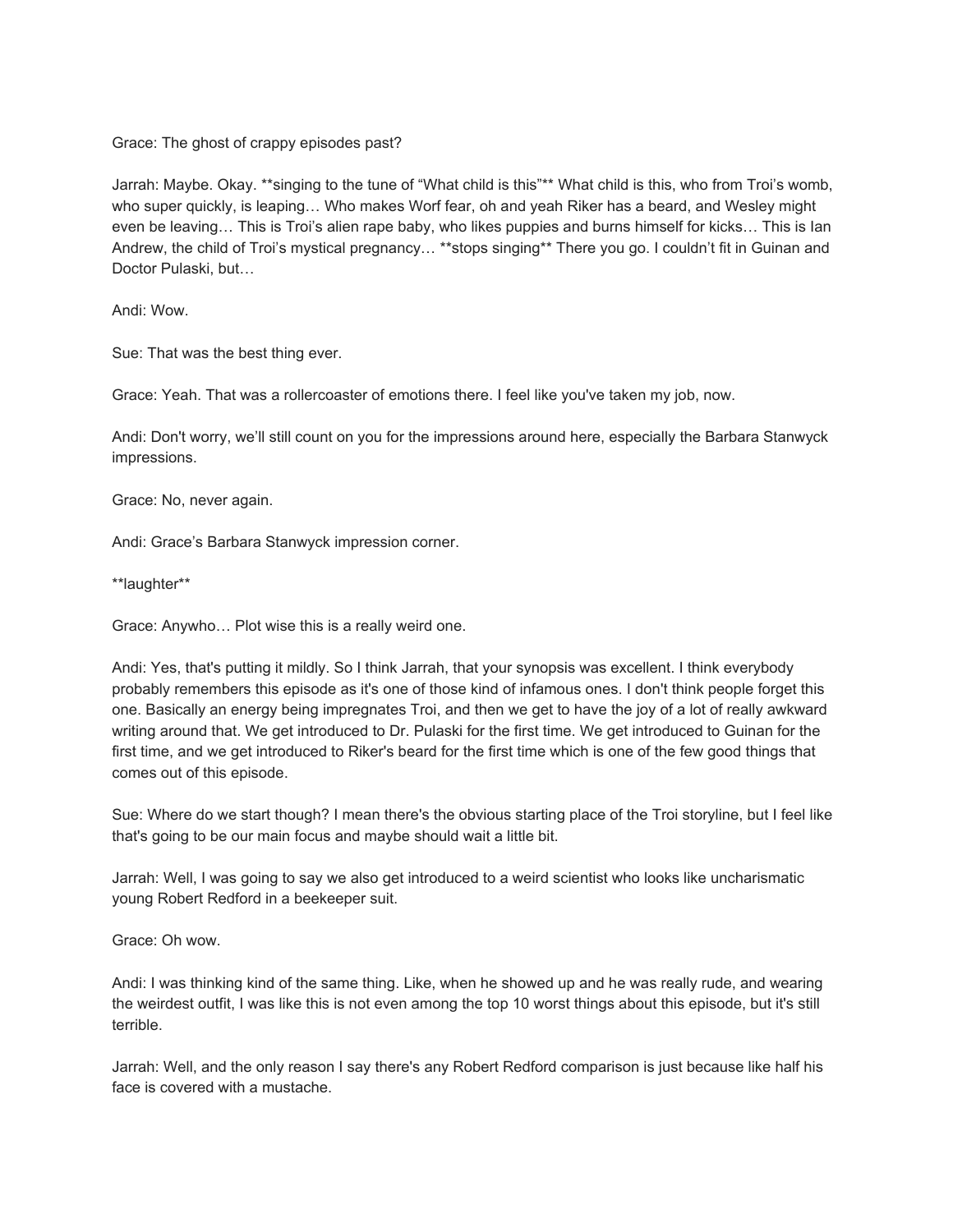\*\*laughter\*\*

Grace: It's a full coverage mustache.

Jarrah: Yeah. And he's like getting them to transport these risky diseases or something so that they can make a vaccine for something.

Andi: Yeah, the B plot in this episode makes zero sense.

Grace: Eighty percent of those diseases are stored in his mustache, you know it.

Jarrah: Also, it's like super super urgent that they get these super dangerous viruses and stuff transported, and then they get them to the place of the end and then they're like how long will it take to get a vaccine and he's like I don't know if we'll ever get a vaccine.

Grace: Man, that's a crappy MacGuffin.

Andi: It really is. I remember that line happening in me being just like what was the point?

Sue: But, also if the least harmful one gets out on the ship they're all dead in a matter of what, four hours?

Grace: Something like that, yeah.

Sue: So, yeah, let's definitely send the flagship that has way more people on it than any other ship to transport these diseases.

Grace: It's got children, apparently it's got puppies, it's got our one Android, but you know what…

Sue: They're going to kill the puppies!

Grace: We don't ever see the puppies again either.

Jarrah: Yeah. That's always been my position is that we don't know what happened to the puppies, but odds are they were recycled back into the replicator.

\*\*laughter\*\*

Grace: Do you think there are just like holographic puppies that they bring in every now and then? Like, sometimes…

Jarrah: Oh that sounds better.

Grace: … In dementia wards they'll stage weddings, they just stage puppies for the children.

Jarrah: Well, I mean there is like that one kid who's playing with like floating blocks. So, clearly there are holographic projectors in the nursery.

Grace: Either that, or that one kid's just really, really skilled.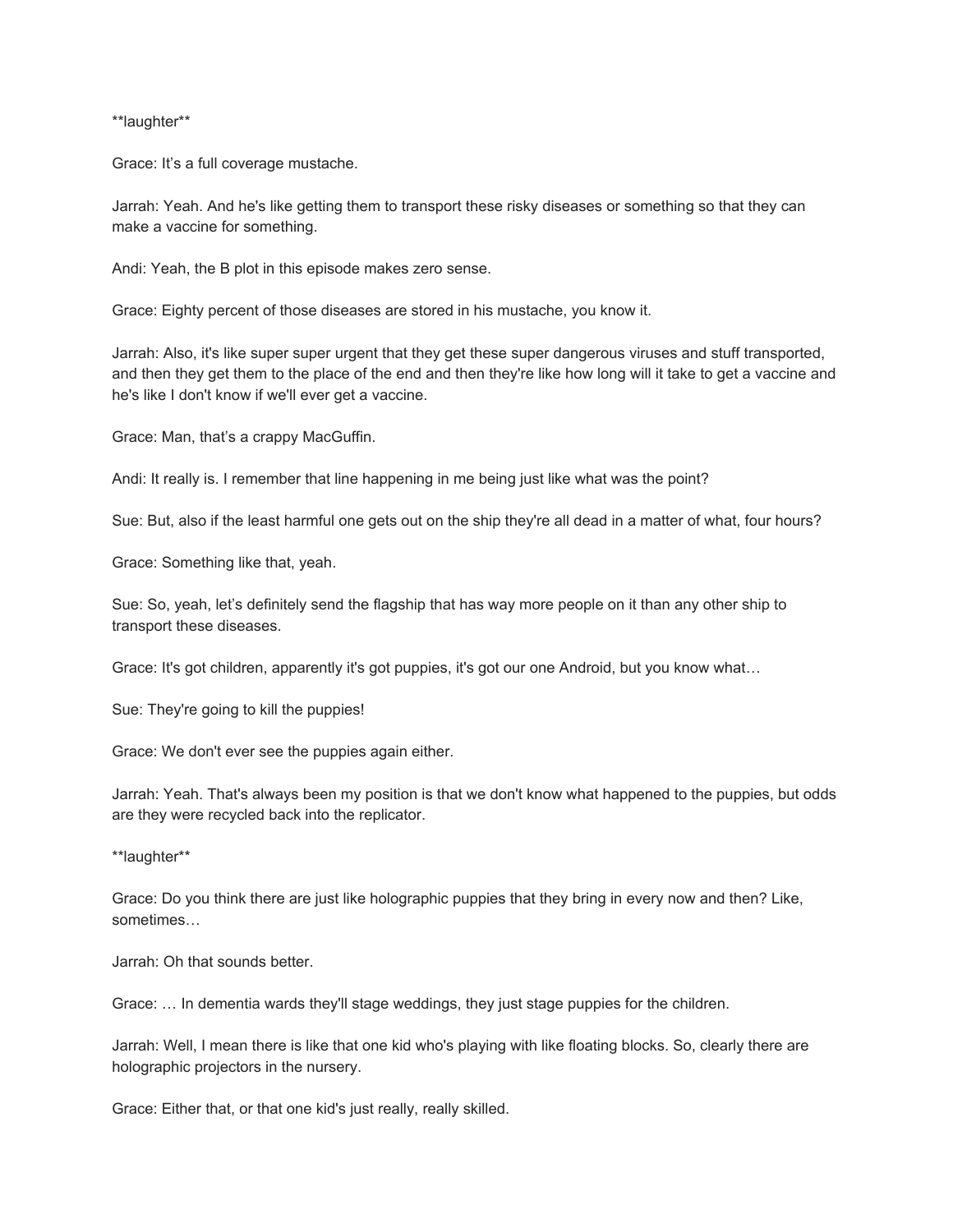Jarrah: I thought you were going to say, really, really high.

\*\*laughter\*\*

Grace: Or, that that's just the kid from "The Matrix" all grown up and he's just floating around weird looking blocks.

Andi: Possible, it's possible.

Grace: All possibilities are possible in space. And when an episode is terrible.

Andi: So, amongst the you know mustaches and the viruses, we also get a new character. Which turns out to be a great character in Guinan, and I was watching it and I was thinking to myself that it was pretty impressive how seamlessly she kind of became a part of the crew.

Grace: I will give you that, but her first appearance is just kind of a blink and you'll miss it thing, and it's one of those moments where even after I know this show pretty well, I watch the first episode of the second season watch some weird stuff happen with Troi, watch this weird plot already starting to take shape, and then Picard walks into the bar and you have that moment of oh damn Whoopi Goldberg what are you doing here. And then she isn't addressed for another like 20 minutes or so in the episode, so I'm always really curious if there are people who tuned into that episode when it first aired and we're like, "did we miss an episode last week. I mean Whoopi Goldberg is just there all the all this stuff is diff. Why does Riker have a beard. What happened, what did we miss last week?"

Jarrah: That was my reaction watching it today, I was like, "wait, was this her first episode, because it was like they didn't even introduce her. This wasn't her first episode, was it?"

Sue: Any character information that we get, is in that conversation with Wesley.

Jarrah: Yeah, that's basically her role is to like counsel Wesley into realizing he doesn't want to go be with his mom who randomly disappeared, and instead wants to stay on the Enterprise.

Grace: So, Tori doesn't even get to do her job this episode.

Jarrah: Busy.

Sue: When does Troi ever get to do her job? It's very rare, unfortunately.

Grace: Yeah.

Andi: I think Guinan is one of the highlights of this episode, it might be brief and it might not be very deep, I guess or super meaningful, but it's also not terrible. And she's kind of a soothing presence there. But Crusher just disappears.

Grace: She didn't disappears just every other member of the crew slowly disappeared until they all realized it was her that was gone, all along.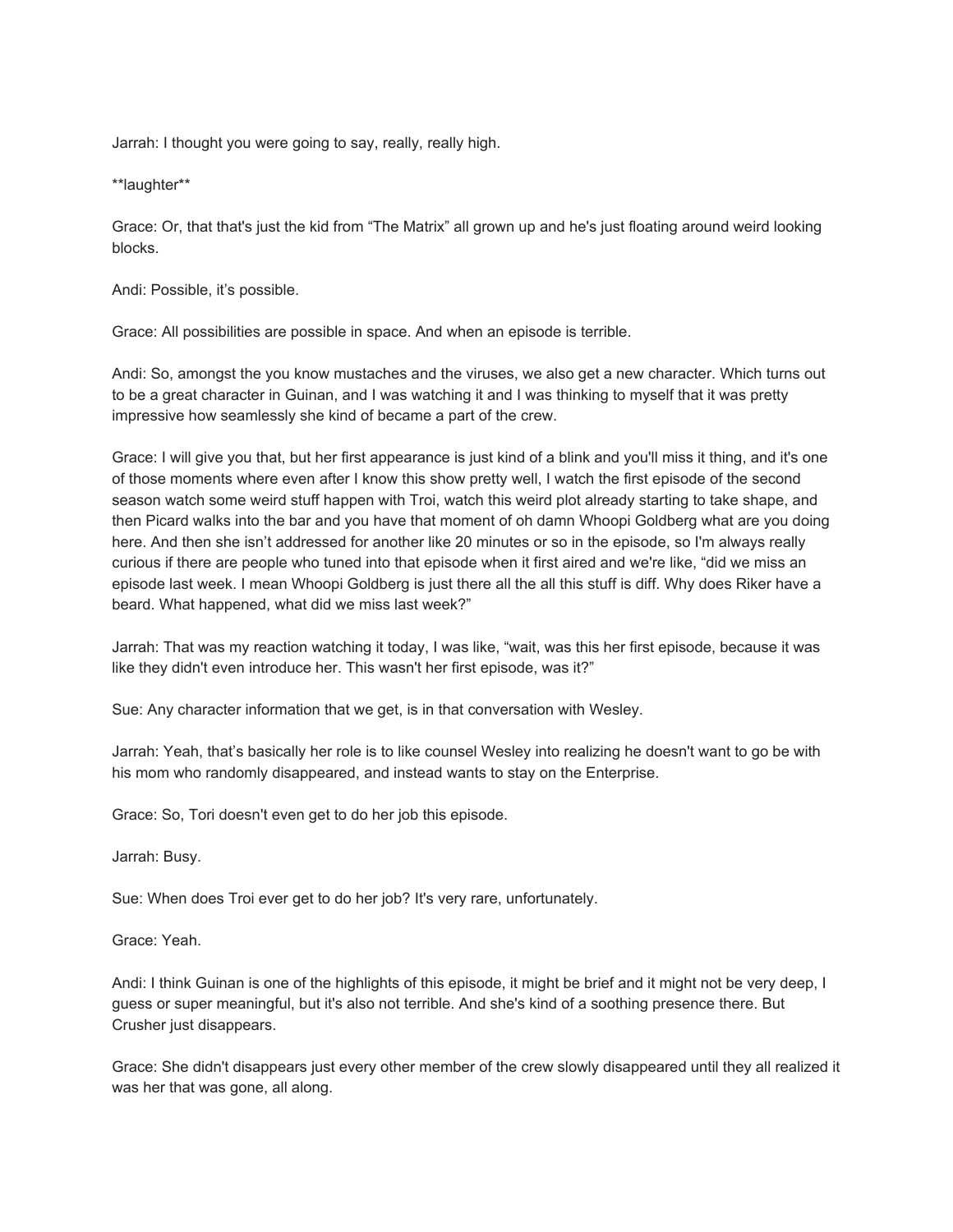\*\*laughter\*\*

Grace: It was convoluted but, they managed to get multiple episodes out of it I guess.

Andi: What happened with Gates McFadden?

Sue: So, there are lots of different stories right.

Grace: Surrounding Gatesgate if you will.

Sue: And, lots of different stories from the people involved. But the, what Gates says now, is that or has said in the past, is that she was fired for being a feminist, actually. And that there was one writer in particular who basically said, "it's her or me." And they picked the writer. And then the rest of the cast was upset, and for season 3 Patrick Stewart was a major part of getting her to agree to come back.

Grace: Good on you P-Stew.

Sue: Right. By all accounts she would question them and say this isn't right or this should be done differently or how about we do it differently. And when I've heard her talk about it she has attributed that to coming from the theater world more so than the film world, and saying that things in the theater are much more collaborative. But, it seems also that there was a particular interpersonal relationship that was the catalyst for a lot of what went down.

Jarrah: Yeah, there's different places you can read different takes on it. The 50 year mission books talk a little bit about it, and I think there are some of the other TNG companions and other books that address it. But, certainly there were ridiculous levels of personality conflict going around between Season 1 and Season 2, and I think we're all glad that she came back.

Andi: Definitely, but like if you didn't know what was going on in the show, she just disappears and there's like this line that's like, "Oh she went to be the head of Starfleet Medical" and that's it.

Grace: That's kind of a big promotion there, also.

Sue: Well, from chief medical officer of the flagship to head of Starfleet Medical, it's…

Grace: That's like going from being head of a hospital though, to surgeon general isn't it?

Sue: Okay, you might have a point there.

Grace: It's still kind of an extreme jump.

Sue: But, you know in reality Picard has this exchange with Wesley about like this is this life you sign up for where you're just shuffled from posting to posting and that's how it goes down. And that's probably actually one of the most realistic parts about Starfleet. If you want to think of it as a military organization, even though it's not a military organization, but it really kind of is.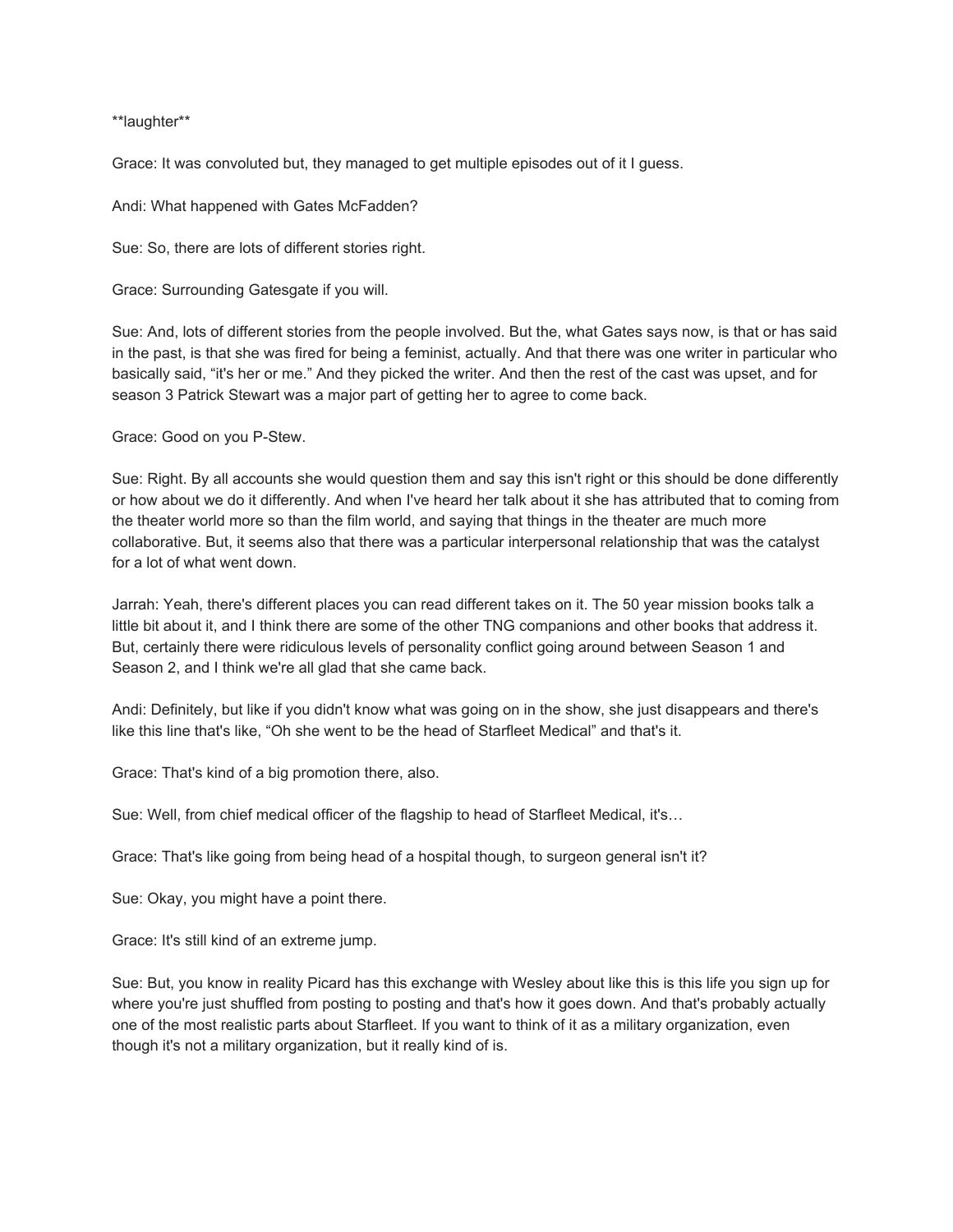Andi: Yeah and then we're left with this awkward, we have to you're out of a way to keep Wesley and lose Beverly and it's super weird, like I would not let my kid grow up on a spaceship without me, but you know that's me.

Grace: Son, you're now going to live with this friend of your mom's who's got a funky beard and likes to entertain out of Galaxy guests.

\*\*laughter\*\*

Sue: And after having raised him alone for ten years, ten plus years, like it's weird.

Grace: Although, can we appreciate that Worf does offer to be the one to tuck him in at night?

\*\*laughter\*\*

Grace: They're like oh he's going to tuck him in? Worf's like, "Me. I'm going to do that. I'm completely game. I am ready to be the father you need."

Jarrah: I'll just quickly say, going back for a second, what Rick Berman says in *The Fifty-Year Mission*, which is that and I'm sure this is who you're referring to, Sue, Maurice Hurley, Rick Berman says "Maurice hated Gates he disliked the whole character Dr. Crusher and he wanted to get rid of Gates and replace her. He didn't like her acting and he didn't like her. He went to me at the end of season one and I said I thought it was a bad idea. Then he went to Gene and he managed to convince Gene. It was all part of the fact he was the last man standing at the end of the first season, and he was going to be moving into the second biggest chair over in the writing area next to Gene. It was request he was making and Gene decided he would honor it. So Gates was let go and we went into a whole casting procedure and it ended up with Dr. Pulaski."

Andi: Bad situation all around.

Sue: So, let's talk about Dr. Pulaski.

Grace: Yeah there's a lot to say.

Sue: We addressed this in our episode specifically on Dr. Pulaski.

Grace: Pulaski pulls no punches, in case you wanna look it up.

Sue: But, she's basically set up to fail from the very beginning. Picard forgets her name, and then they apparently expected her to report to the bridge, even though flashback to "Encounter at Farpoint" [TNG Season 1, Ep. 1], Picard goes and apologizes to Crusher for making her report to the bridge, and says, "I should have met you when you came on board." Okay? So, discrepancy number one. But then they ask where she is, she's in Ten Forward, so that automatically gives the impression to the audience that she's just boozing, you know, and socializing and not doing her job and neglecting her duties when in fact she is counseling the person who was just you know violated and impregnated.

Grace: Although, to be fair, I wouldn't be surprised if that's the first place we found McCoy on the ship. If they're trying to keep that character mirror there with her as kind of their McCoy figure.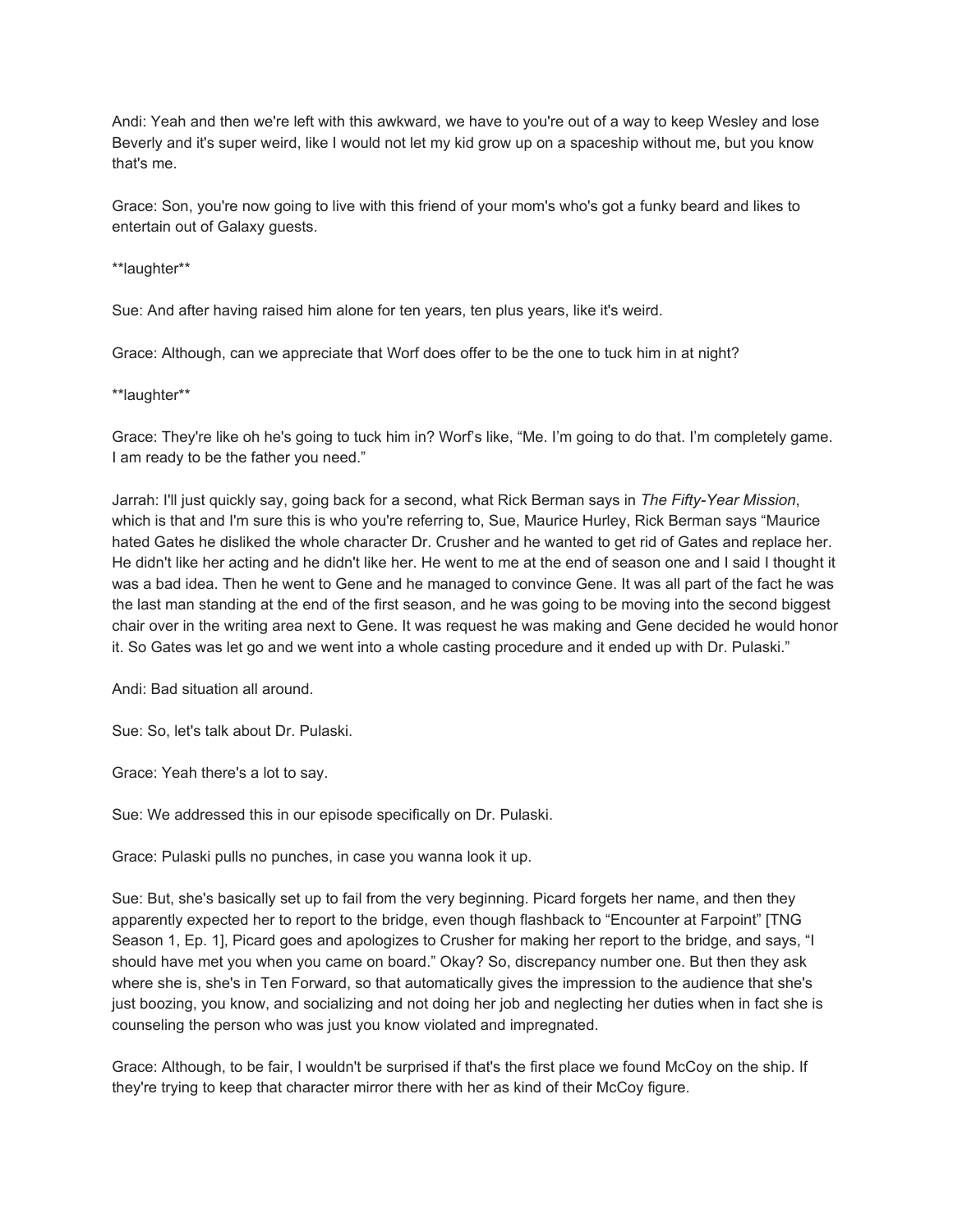Sue: Yet this is also the episode where she's mean to Data.

Grace: Every episode she's in she's mean to Data.

Andi: The beginning of her being mean to Data.

Jarrah: Well, she gets better on that and like in "The Measure Of A Man" [TNG Season 2, Ep. 9] and stuff she's clearly viewing herself as on his side.

Grace: Yeah, they were definitely setting us up for more of a character arc then we actually got, only without that arc there, it's just kind of a low that she's at when we start and we never get to go much further than that.

Andi: Yeah I mean it really struck me, Picard's face when he talks about her. I think what was happening is Patrick Stewart at least was trying to play it that he resented her for being there when Crusher is gone, but because they never really explored that very much for dialogue it just gives you the sense that the captain doesn't like this character so why should we. Which is unfortunate.

Jarrah: Yeah, I think that, so the part about her being mean to Data this, others have addressed this before, that they were trying to do a McCoy/Spock dynamic, but the reason it didn't work is because Data is a lot more innocent than Spock, and it just came across like she was bullying him and not respecting him, and so she you know mispronouncing his name and then when he corrects her she starts like laughing like basically like, "Ha ha you have feelings ha ha" kind of thing, and it's not funny because he doesn't. Whereas, like with Spock it would be kind of like teasing that he's claiming to not have feelings but we all know he does.

Grace: With Spock and McCoy there's a back and forth, there's a level of equal part banter there, and with Pulaski and Data she's just kind of punching down.

Jarrah: Yeah.

Sue: And in addition to her, with the mispronunciation and the teasing, she's just outright mean when he wants to be with Troi during childbirth. And she says, "Counselor Troi needs a human touch and not the cold hand of technology."

Grace: Yes, she was getting poetically mean there.

Jarrah: That part was also, okay so other than this one part, I will give Puaski props for being a staunch advocate for Troi the entire way through this episode.

Grace: That is pretty great. And I do really like that we, it's just a quick thing but we get a line of her being like, "We can give you something for the pain, it won't change the experience for you at all," which makes me happy to hear the because I've known multiple people who've gone into the childbirth experience and just of been like, "No, I have to do it naturally otherwise I'm not really doing it" and it of course it was painful and they didn't think there was any other option because otherwise then they'd be like cheating themselves out of the full childbirth experience. And it's nice to see even in this situation that being acknowledged as like, "No you can, you can go into there you will still be having a baby you will still be connecting with your child even if you don't want to be in horrible pain."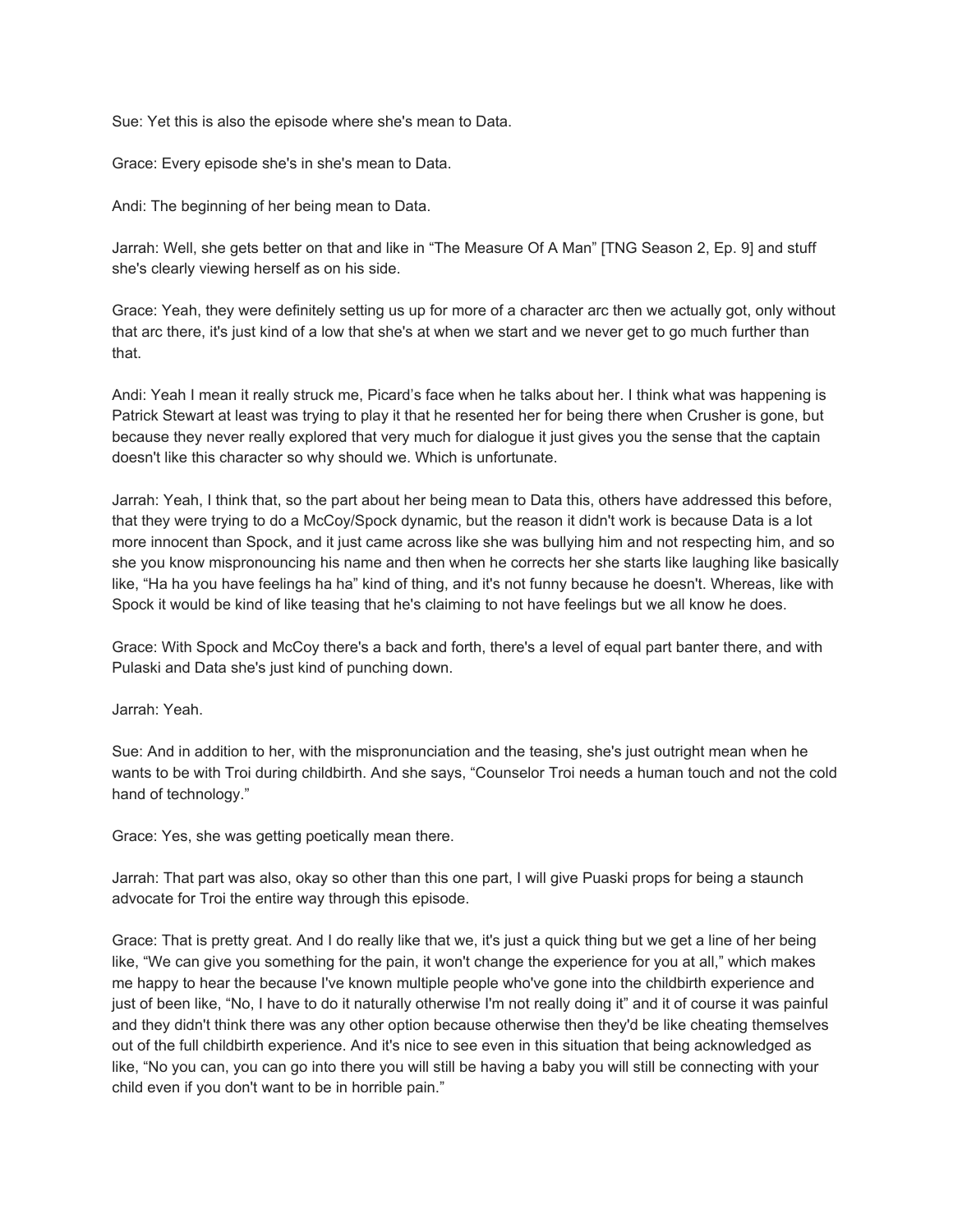Jarrah: Yeah and that like it's up to you. Either way you don't have to be ashamed of it.

Grace: Exactly.

Jarrah: Yeah but it's a little weird how she's like she sort of says that, you know, "Usually the father's here because the woman needs someone to hold their hand" and that was a little weird. I mean I guess, was this pre Murphy Brown single motherhood on TV?

Grace: I don't even know, but way to be heteronormative Pulaski.

Jarrah: No gays in space!

\*\*laughter\*\*

Grace: Not to be confused with the male gaze in space that's a different genre altogether.

Andi: One that Kirk's really good at.

Grace: They don't have single parents in the future? I find that hard to believe.

Jarrah: Or even just like you're, yeah like, you're part of a partner on a starship and your other part of your partner is on a different starship or on a planet.

Andi: It just was kind of a little jarring moment.

Jarrah: Well, I did like that Data got to experience it and be kind of adorable.

Grace: I did, too. I do like that we get to see that moment of Troi just being like, "Nope, Data. I trust data. I want my friend here." It's very sweet, even if he has kind of a doofus about it.

Jarrah: Well, you know who he is less of a doofus than?

Grace: A lot of people in this episode, but please continue.

Sue: Riker creepily watching the birth from around the corner?

Jarrah: Ahh, yes, that is possibly who I was talking about.

Grace: That is a special level of creeper, when you're creeping on a woman as she's actively giving birth.

Sue: And then she's like, "Were you here the whole time?" Like that's super cute. No it's not, no it's not!

Jarrah: Beardy McFragile Masculinity.

\*\*laughter\*\*

Grace: He's just kind of halfway glaring at her as she delivers a baby.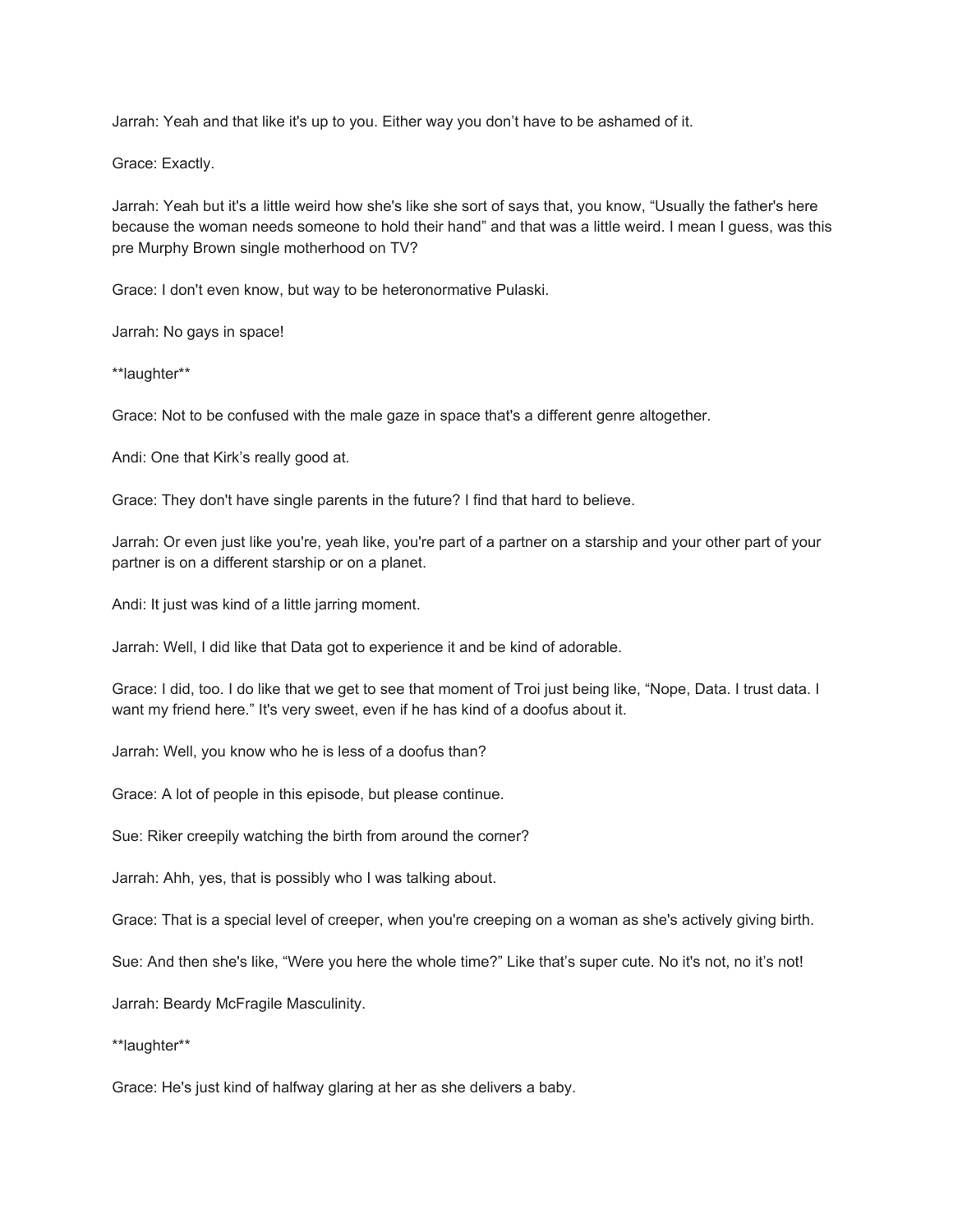Andi: And it's not even the worst of his moments in this episode which has to go to, "Not to be indelicate, but, who's the father?" And I'm like yeah your delicacy is super appreciated, Riker. Just the picture of delicacy.

Sue: So, we're clearly on mystical pregnancy time now.

Jarrah: Yeah.

Sue: This whole scene in the ready room, like they talk for a good four or five minutes before Troi says a word.

Grace: That's what bothers me the most about this episode, how little Troi actually gets to say and do in it. She is literally the vehicle for this episode, and it's very upsetting that she doesn't get to be more involved.

Jarrah: My impression of that scene, and I mean watching it again today with the remastered version, the music and the like heartbeat of the fetus and stuff in that scene was a lot more obvious to me, that is like we aren't even really supposed to be listening to them that much. But like watching Troi go through the process of deciding what she wants to do, and it's like I think we're supposed to feel like at that moment she forms this like mental and emotional bond with the fetus, and that's when she's like we'll basically do whatever the heck you want, but I made my decision I'm keeping this baby and Picard's like well the discussion is closed. But it's still a disturbing scene because of all of them not even thinking to ask her what she wants to do before that.

Sue: Right, so, I had so many feelings about this today. Right. So this whole thing with her medical records being up on the screen, and showing the video, and hearing the heartbeat it made me think of the abortion laws of like the forced sonogram before you can decide to have an abortion, which are super super terrible.

Grace: And that there are places where they will make you listen to the heartbeat before making a decision.

Sue: Right. And this scene almost reinforces that like, "You'll bond with your child as soon as you see a sonogram and you won't want to get rid of it." But which is really bothersome. But, there is that great moment where as soon as she says, "I've decided what I'm going to do," Picard's like "Okay, we're done then, no more talk." I was also surprised by how frequently they said the word abort and abortion during that scene because this was still the late 80s.

Jarrah: Yeah I mean like Worf basically like, "Well we have to terminate it." And I think Worf uses the phrase or the words abortion and abortion talking about what he thinks they should do with the fetus.

Grace: Which obviously I really want Worf's advice. Worf wants to tell you his his opinions on reproductive rights.

Andi: I am not going to listen. So, I actually was really struck at the very beginning of the scene when Troi walks in because, okay, let's rewind a little bit to the part where we have to watch her be sleeping, and then this little like Tinkerbell looking like comes and like super creepily…

Sue: Stops at her crotch.

Andi: Yes.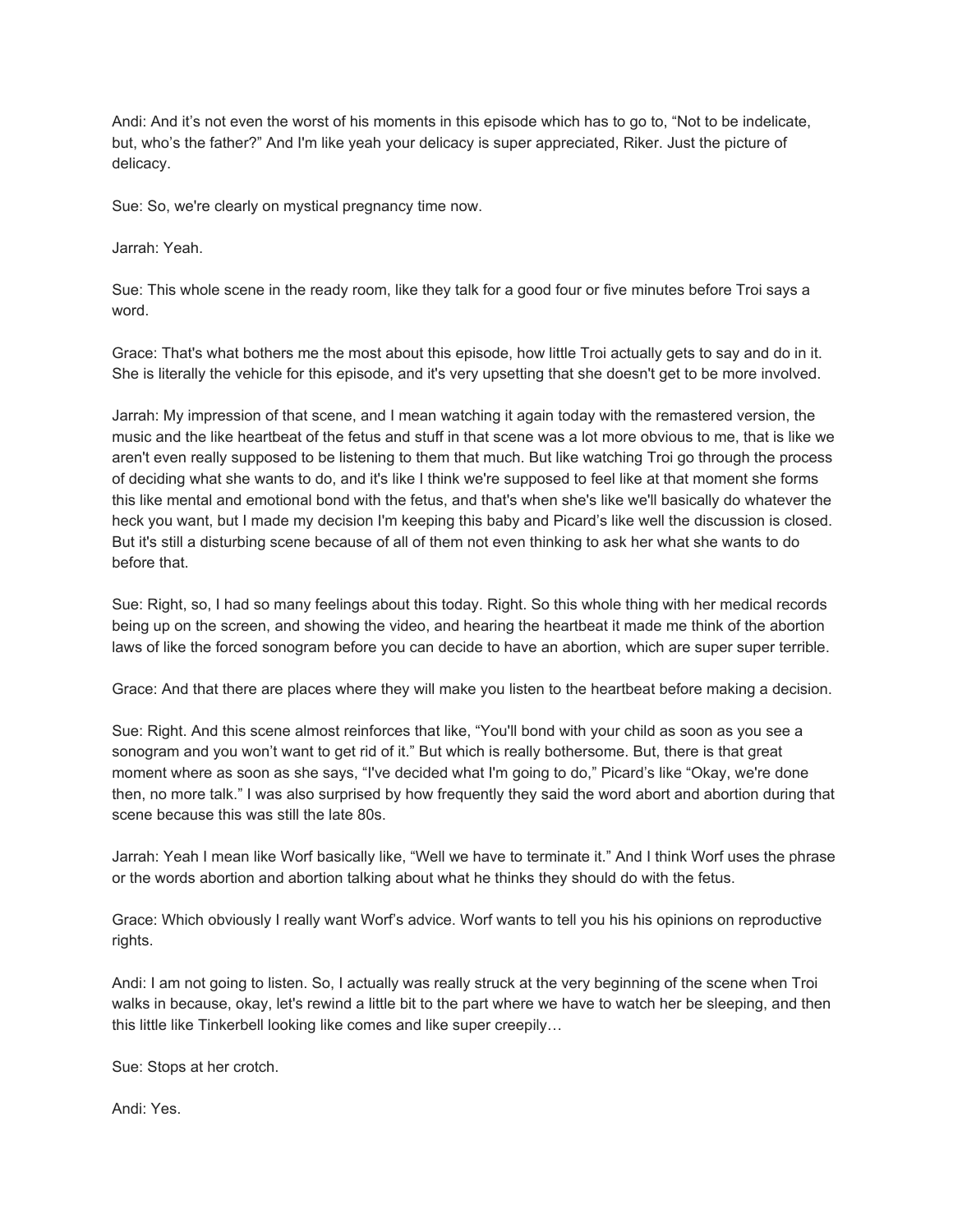Jarrah: Yeah it goes up underneath the blanket, like it's floating through walls and like looking at crew members who are like dudes, so I guess it's not interested, and then like randomly find sleeping woman.

Andi: Yeah, and the way that it like the way the camera pans up her body as we're supposed to think that the light the light energy thing is going up. And then she makes this super creepy face that's kind of distressed, but also I don't know. It's all just intensely creepy. And I noticed also that the music is creepy and the way they're shooting it has a horror quality to it. So like even though at no point during this does anybody on the crew acknowledge that she has been raped. They filmed it as if it is something creepy and weird and wrong.

Grace: And that inconsistency really stands out.

Andi: Well, they have to have some idea obviously by the way that they staged that scene that she was being violated, because that's how they staged it. And then okay, so, then going back forward here when she walks into that room her whole body language is very uncomfortable. So, like her shoulders are a little bit hunched, her... She's looking straight at the ground, when she goes around everyone she does not make any eye contact, she sits as far as humanly possible from everybody else in the room which is male dominated, and she just looks traumatized.

Grace: She pretty much has to be in the middle of a discussion of her own assault in front of all of her male coworkers.

Andi: Yes! Including her ex boyfriend. But, this is why this bothers me so much, they never acknowledge that, but the way she's portraying it and the way that they've staged it is clearly there. So, it makes it even more creepy that they never acknowledge it because you can't make those sorts of acting, and story decisions, and lighting decisions, and music decisions without knowing what you're doing. So, it really freaked me out to be honest. And then you know she at the very end and she stands she's like you know finally looks up and looks back at them and looks very strong and is like, "I'm going to do what I'm going to do." That's all very empowering. But, from the whole scene from the beginning all the way up to that point is her as a victim.

Jarrah: And that's really the most powerful moment she has in the whole episode.

Grace: She doesn't make a lot of decisions otherwise in the episode.

Andi: Yeah, the rest of it is her being a victim on display for her coworkers and it's cringe inducing it makes me physically sick.

Jarrah: Well, and just being pulled along by the whims of this alien baby.

Andi: Yeah.

Grace: He likes puppies.

Jarrah: And like let's just be clear. So, okay, the alien, you can make a clear argument, the alien did not consider what it was doing to be assault. That doesn't make it any less assault because she's asleep and she did not consent to it. So, just to be like 100 percent clear there, and that's I think part of the really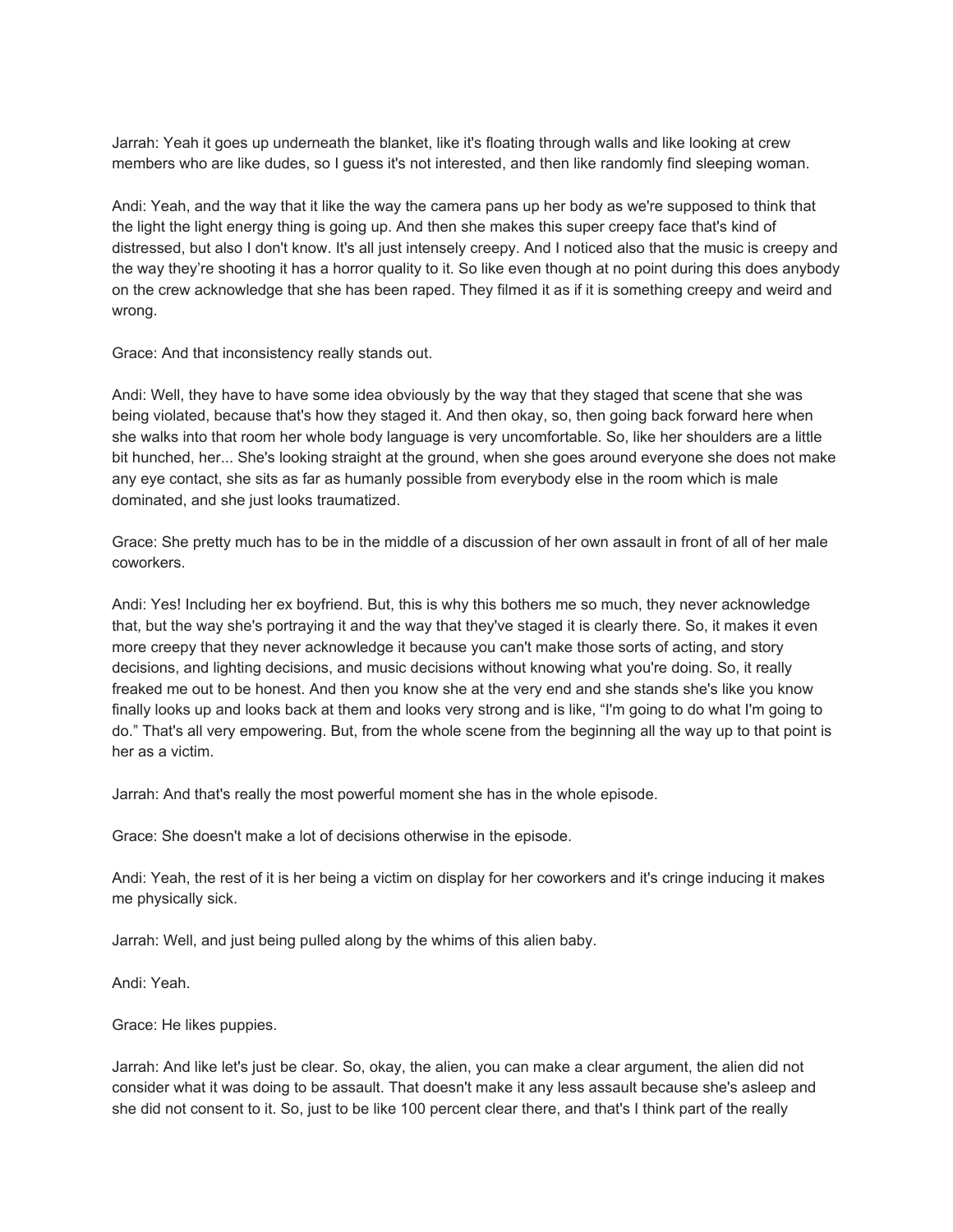frustrating thing is this whole idea that it's like a magical gift. I'm sure that there are people who, like there absolutely are people who choose to have a baby that they conceive as the result of sexual assault, and do find it to be like they love that child. It doesn't make the assault like it didn't happen.

Sue: Just because it wasn't physically violent, that doesn't mean it's not rape.

Jarrah: Yeah.

Andi: Oh boy, oh god, I hate this episode so much you guys.

Grace: Can I also say one more thing about that rape scene? Just to bring it down a notch. It also establishes that she goes to bed every night with that giant hair.

\*\*laughter\*\*

Grace: That feels so unnatural to me.

Jarrah: That is true.

Sue: I think it just establishes between that scene and the scene in the conference room, that when you actually give Marina Sirtis something to do she will act the crap out of it. Even if what it is, is terrible.

Andi: Oh my gosh, her performance is amazing. It reminds me of "The Enemy Within" [TOS Season 1, Ep. 4], and that it's awful to watch. but the acting is incredible. And that's part of what makes it so awful to watch. Well, Grace Lee Whitney definitely portrayed the after effects of a sexual assault just heartbreakingly, and so does Marina Sirtis in a different way. Like so, Grace Lee Whitney is very upset and crying and very emotional, whereas Marina Sirtis is just playing it more like calmly keeping it together, but underneath is a lot of turmoil. Both very powerful, I just I feel like they're let down so much by the writing, and the story that they're telling is just so creepy that, I can't even really appreciate what they're doing. And speaking of Marina Sirtis, if you all have not listened to the interview that she did with mission log, you absolutely should. Ken and John did a great job with that interview and Marina Sirtis is a joy to listen to. She talks about how she likes this episode immensely, and one of the reasons why she liked it so much is she actually got some acting to do, and after an entire season where she did absolutely nothing, they finally gave her an episode. And I can certainly understand why she would have complicated feelings towards this episode and fond feelings towards this episode.

Jarrah: Yeah, but I think you're right Andi that it wasn't really until I watched it today and that I really saw more of those layers of those writers kind of playing with horror/suspense sort of notes there, or you know the composers whoever had a hand in that but, certainly with the music, and then later when Picard comes to her quarters and like the baby's 10, or whatever that's like clearly meant to be a very like creepy uncanny moment. And the part where he's like asks you know are you ready to say where you came from and he's just like, "no yet", super creepy.

Andi: Yeah, it's mad "Children of the Corn"-ish.

Grace: We also get to have it established here that Picard is just really terrified of kids.

Andi: Yeah.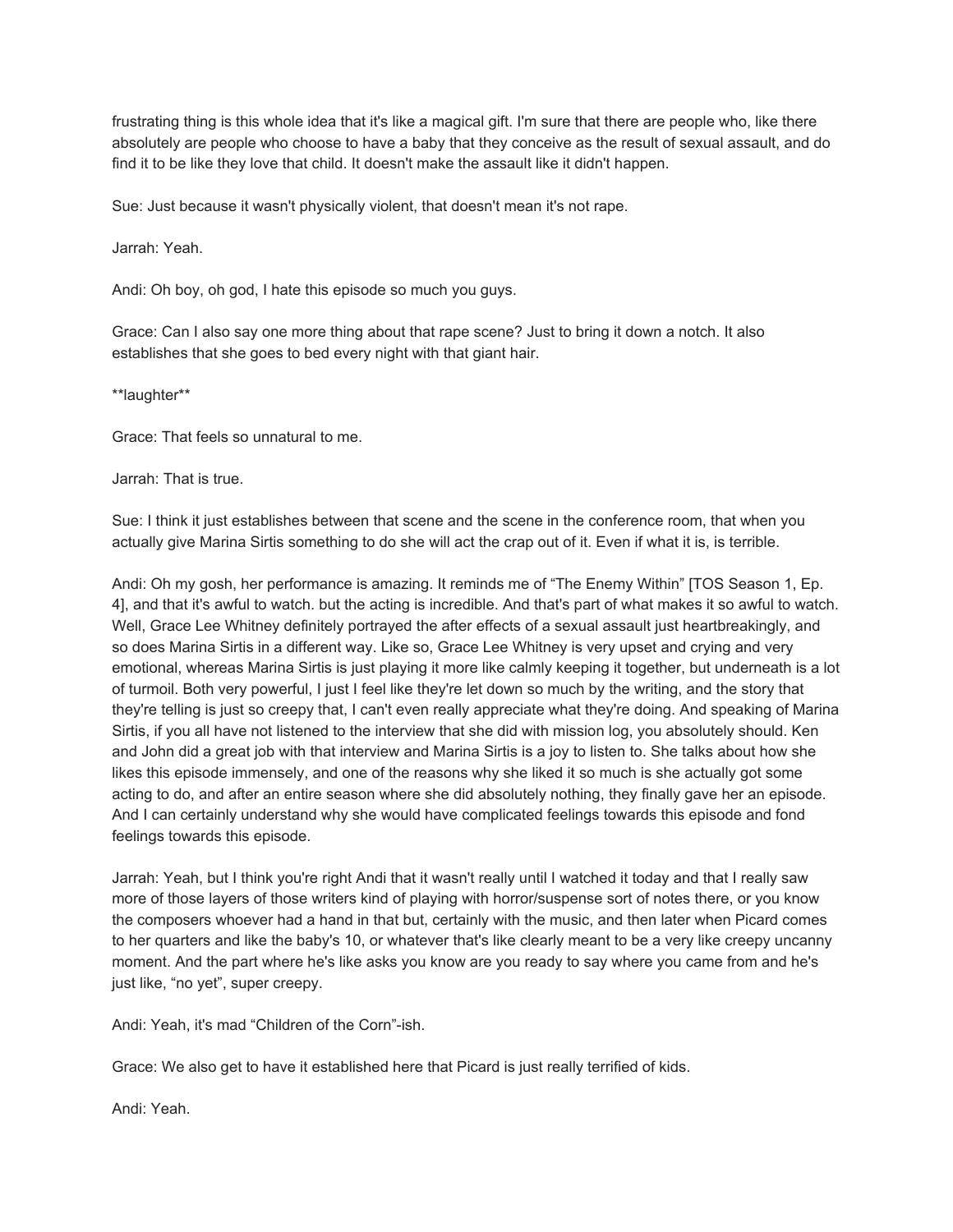Grace: I mean there's the whole this is a magical alien baby thing, but Picard he is just unsettled by children in general I think.

Andi: He is also really awkward with Wesley in this episode.

Grace: Yeah.

Jarrah: Yeah that was funny.

Grace: "Captain, are we friends yet?" "No."

Jarrah: Yeah it makes it so much weirder because there's this whole kind of attempt to make it seem like this magical gift, and we first get to see that when she you know, makes the connection with the fetus, but then it's reinforced when she feels no pain during giving birth, and instead just feels like euphoria. And, then of course later on that you know this whole goodbye that she has with the baby, it's this whole you like almost attempt to retroactively justify the assault.

Grace: Yeah. It's uncomfortable.

Andi: The way that they made such a point of saying that there was going to be no physical effects made me feel like they were trying to downplay what happened. And lessen the impact of what had happened for Troi. So we never had to listen to them analyze it again. It's like well her body's fine, so…

Jarrah: Yeah, you're like you know if you examine her you wouldn't even know she had a baby.

Andi: Yeah exactly, and that's super creepy to me.

Grace: Yep!

Sue: And it also just makes no sense.

Andi: Yeah.

Sue: Like your body doesn't grow to carry an eight or nine pound baby in three days with zero physical effects.

Grace: That would be horribly painful.

Sue: Literally like it... No, wrong.

Andi: This is a special episode of Sue's Science Corner, where she just gets angry and yells at everybody. "Incorrect!!"

Sue: Although, one of our commenters on Facebook, one of our listeners pointed out something that I never noticed before, although this is probably one of the episodes that I have watched the least, and that is: "If this alien like creature is only working with Deanna's DNA how come it's a boy?"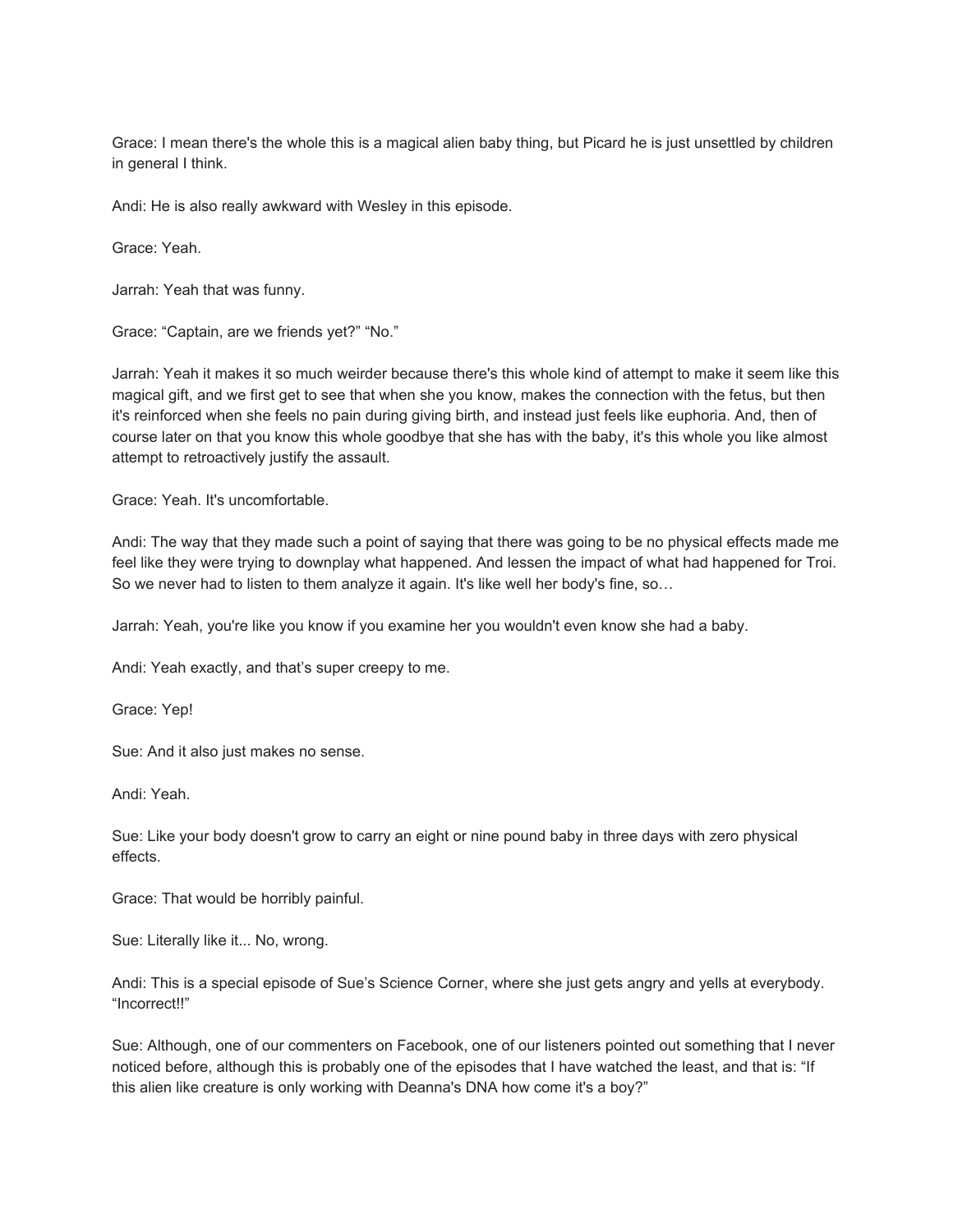Jarrah: Yeah, shouldn't it be a clone?

Sue: Yeah.

Jarrah: Yeah well you know. We had a comment from Elly which kind of talks about some of the things we just touched on which she said, "I find the speed of the pregnancy and the pain-free birth really disconcerting; it supports the idea that pregnancy and birth is a magical, mysterious process which has very real, often dangerous consequences for women's health. Marina Sirtis did a good job with what she was given, but for something that's meant to give a female character centre stage, it feels very old-fashioned and patriarchal."

Andi: Yeah, just as an aside, guys our Facebook page we always put up something you know so people can discuss what our topic is going to be for listener comments and stuff, and it's always quite interesting to read your comments, but the amount of comments and the nuance of the comments we got on this episode were… It just blew me away. So, definitely go and check it out and read the discussion going on there because there are a lot of really amazing comments and some of them that I hadn't really thought of in the same way, so good job, I guess you guys rock.

Grace: You guys did your homework, nice going. But it is really funny that we get to see this is a situation where the birth is just you know kind of easy, painless, whereas usually on TV and also usually in Star Trek, we see birth as this you know dramatic, painful, screaming, writhing around kind of thing and it's unfortunate that we couldn't really get any middle ground there.

Jarrah: Yeah, I mean it's part of the problem that I think Elly was pointing out is that oftentimes in a pop culture we only see childbirth presented as like very dangerous, and we know that while it can be dangerous, like tons of people you can have a home birth supervised by a midwife and be mostly fine, as well as like someone is there who knows how to identify when something is like in need of medical attention.

Grace: Right, and it really just adds to this idea of othering the process of childbearing and birth which…

Jarrah: Well, yeah and like it needs to be supervised by usually a male professional.

Grace: Yeah, exactly.

Jarrah: But then in this case it's like so unrealistically the other way that like, it's just like, I don't know, it's like a sigh. It's like breathe out, and there's the baby.

Grace: And there it is.

\*\*laughter\*\*

Grace: That's my cover of "Whoomp There It Is"

Sue: And of course to emphasize how alien this child really is, again, but it still took like two minutes.

Grace: Yeah.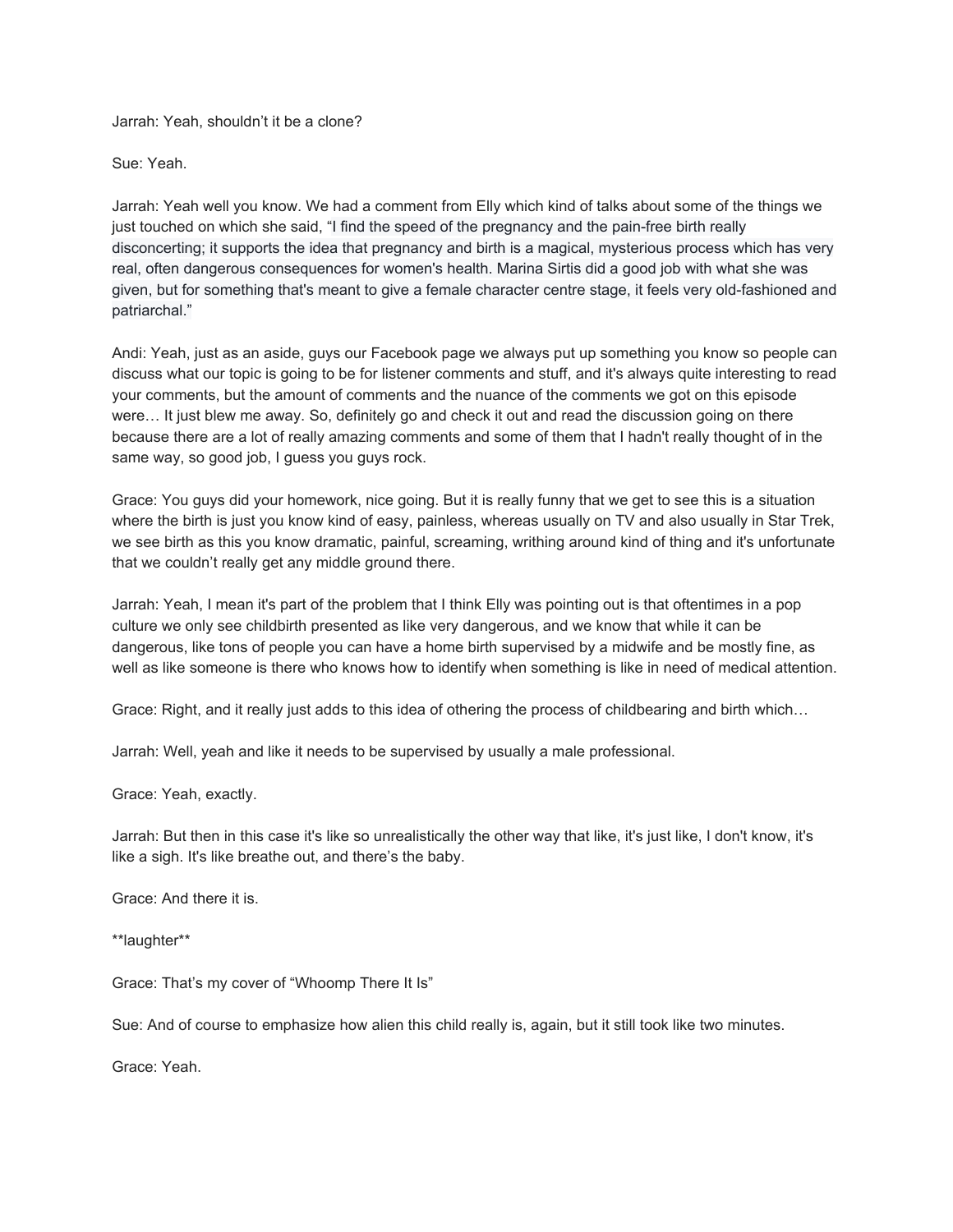Andi: The other thing that bothers me about the idea of her body having no physical marks I guess, is the fact that there is really no follow up to this at all. And there's a great comment from Anika on our Facebook page that kind of gets to this, "Besides everything already mentioned my gripe is the entire lack of impact. Deanna goes through pregnancy, birth, and the death of her child in three days and it's never brought up again? I want her to confront Riker and Worf. I want her to try and hide it from her mother but oops, Lawaxana [sic] is a grade A++ telepath, and then they cry together. I want Guinan to get her to talk about it. She named the kid after her late father! I want consequences. I know TNG is episodic, I know some of this exists in novels or fic, but -- if we have to put up with this hot mess of an episode in the first place I want it to MATTER." And I have to agree with that.

Grace: Yeah, leave the characters as traumatized as the audience.

Andi: Yeah and the thing is, is I thought about this before but then apparently it also comes up in *The Fifty-Year Mission* where Lucy on her Facebook page brought up that Ronald Moore and Michael Pillar talk about the episode "Family" [TNG Season 4, Ep. 2] which is the one that's right after Picard was assimilated by the Borg and they felt like he needed to deal with that, which is good, and I agree that that was a good episode and a good instinct, it's just why do we never have that instinct for our female characters when they're violated. Frustrating.

Jarrah: Yeah. I mean certainly stuff had, the whole staff had changed by that point. It doesn't mean that they couldn't have made that decision earlier, but I'm glad that there was that change in time for Picard's trauma. I mean, I don't know, I wouldn't say that they would make the same decision on Troi necessarily because I think after "The Best of Both Worlds" [TNG Season 3, Ep. 26] we have violations, and possibly night terrors. Not sure if those are both after there.

Sue: The thing is for our male characters there are tons of callbacks to early episodes and to things they want to dredge up and this never happens for Troi. Like "Dark Page" [TNG Season 7, Ep. 7], "Dark Page" would be the perfect time come to revisit this with Lwaxana.

Jarrah: Oh hey I lost a kid, too. Yeah.

Andi: Yeah, well the way Lucy puts it that I think she put it very well is: "Sometimes episodes containing assaults dealt with the issue better, but a main cast female character coming to terms with something like this was never the sole focus of an episode." And yeah I think it's it's unfair and a missed opportunity really.

Jarrah: In the *Titan* novels, hopefully this isn't much of a spoiler, she names a planet after Ian Andrew.

Grace: Awww, but after which one?

Jarrah: Was her dad Ian Andrew as well? Or was he just Ian?

Sue: I believe he was Ian Andrew you as well.

Jarrah: Oh, okay, well I thought it was after her kid.

Grace: Either way.

Jarrah: Just based on the novel but it's been a while.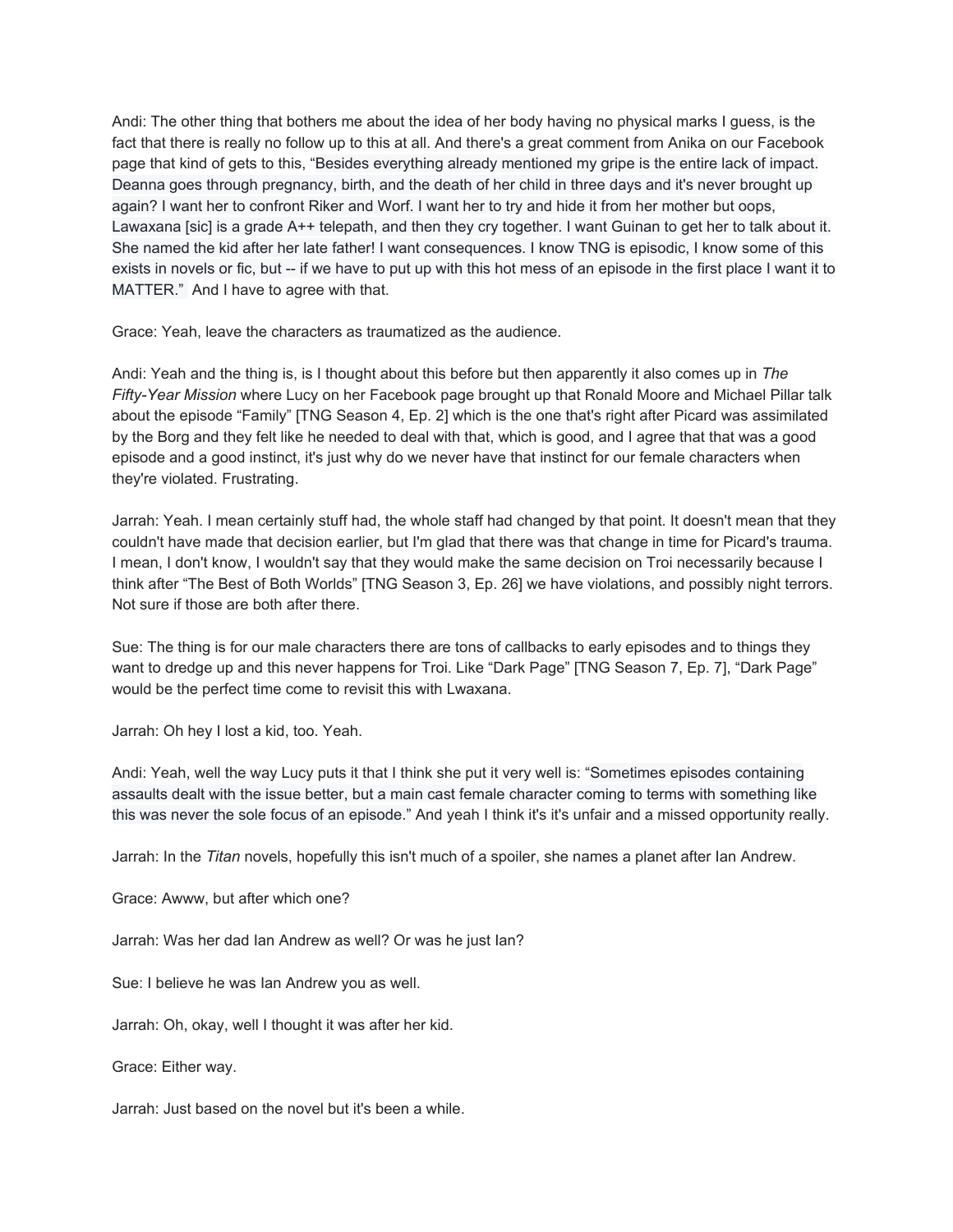Grace: We'll give it the benefit of the doubt.

Jarrah: Yeah.

Grace: This time.

Andi: So, just as kind of an aside we referenced that this trope was called a mystical pregnancy, but I do think it's important to point out that the mystical pregnancy trope is very, very, very common in sci-fi. They've done it on Doctor Who and Torchwood and oh goodness.

Jarrah: X-Files.

Andi: Yeah, X-Files. Angel must be like the king of mystical pregnancy there were three. Cordelia had two, and Darla had one, but it's this idea of just, well it's exactly what it sounds like mystical pregnancy. But the reason that I have a problem with it is because it very much is something that happens to women instead of something that women are choosing to be a part of, and it really centers the story around their reproductive capabilities, rather than their personalities and lives.

Grace: It turns the characters into a vehicle for the plot.

Jarrah: Just like a vessel for babies.

Grace: Yep, pretty much.

Sue: When that light being is flying around it's pretty clear that it's looking for the most viable womb, and not like the best person to raise it as a human.

Grace: That's what shooting stars are, don't ya know, they're just mystical beings flying around looking for a uterus.

Andi: I'm never going to sleep again.

Grace: Yeah try listening to that B.O.B. song again, \*\*singing\*\* "can we pretend that airplanes in the night sky, are aliens looking for uteruses, I could really use a baby right now"

\*\*laughter\*\*

Jarrah: But yeah I mean, it kind of, I don't know, it lends itself to that idea that like you know if only you get pregnant you will experience the magic of motherhood kind of thing that it's this inherent universal experience that everyone with a uterus can go through, but all women can go through in like the way that they're crafting it because to the you know people who follow this trope it's like if you are a woman it equals you can be a mom.

Grace: Because you are not a woman until you do that, apparently?

Andi: The other flipside of that is using pregnancy as like a terror tool.

Grace: Yeah.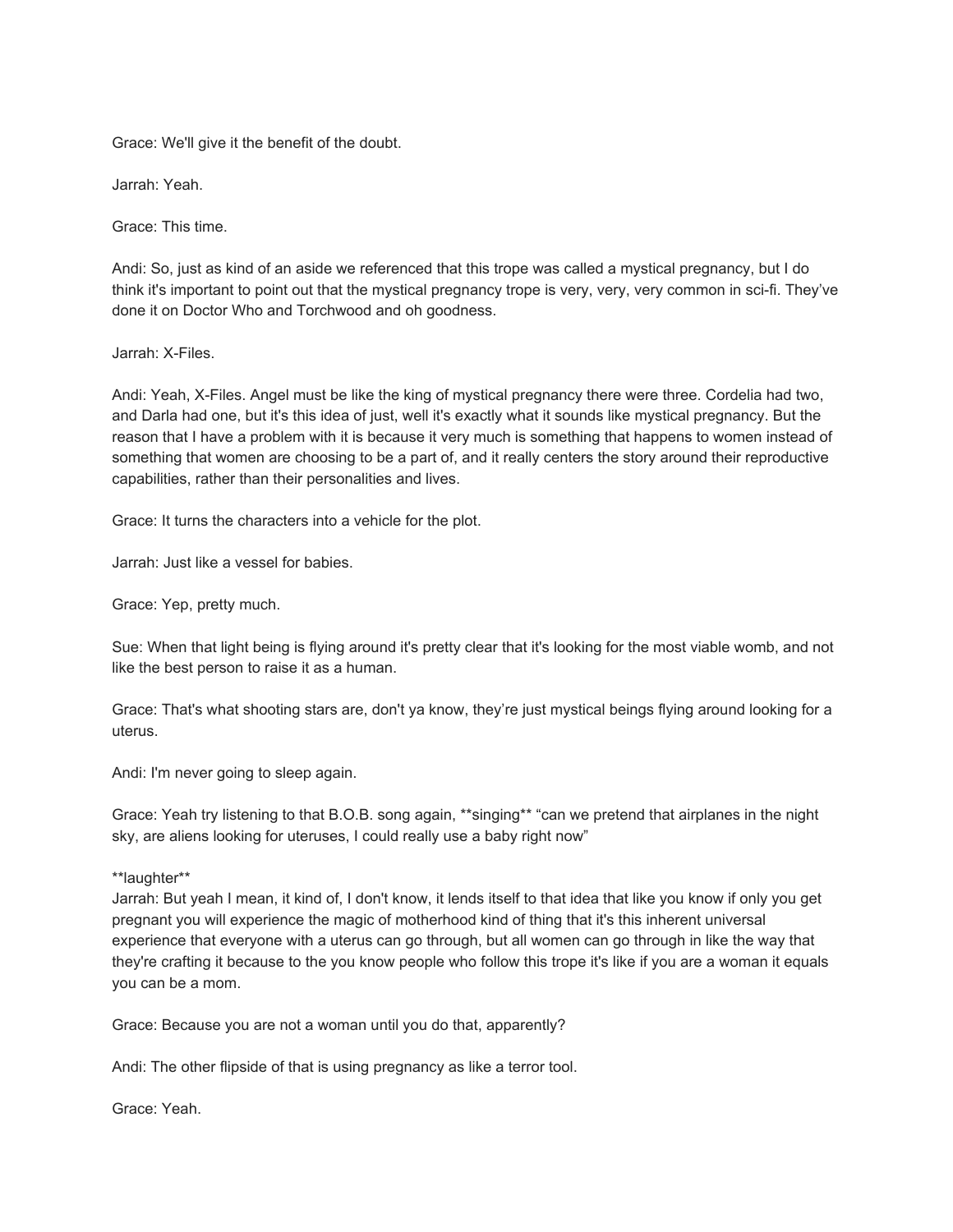Andi: It's like something to be feared, something that is going to be forced upon you. The whole thing is gross and I hate it.

Sue: If you want to roll your eyes at some of this like there's no greater joy of a woman's life than having a child stuff, which can be true for some people but isn't true for everyone, I encourage you to google the term "mommy jacking."

Jarrah: Uh oh.

Grace: I'm scared already.

Sue: And I'm just going to leave it at that.

Grace: I'm scared. I think my uterus just recoiled.

Sue: One example, there are generally examples from like social media where somebody will say something like "I'm hoping that that I get the best news of my life today" and somebody else will post like "are you waiting to find out if you're pregnant because that's clearly the best thing that can happen to a woman ever for all time." And the original poster will reply like "no I'm waiting to find out if I got into medical school, thanks."

Andi: Never heard that term before.

Sue: That's "mommy jacking."

Jarrah: So, I mean we've been talking for a little bit but we haven't really talked about the origin of this script, and I'm wondering if we should talk about this because there's like a reason that's such a bad episode got made.

Grace: Aside from incompetence?

Jarrah: Not that it justifies it, but…

Sue: This idea of this mystical pregnancy among the crew was apparently part of Gene Roddenberry's original pitch for Star Trek, and it never happened, and then it was developed as a script for phase 2 the never produced like second series of Star Trek.

Jarrah: Yeah. So, that was like the crew that was then adapted into the motion picture crew, and it was going to be Ilia the Deltan who was mystically impregnated and then because of the writers strike they dug up the phase two scripts and decided this was one of the most viable, no pun intended, to make for Next Generation, and so we got this episode.

Sue: Because they wanted to start production as soon as they possibly could once the strike was over. So, people who weren't writers worked on it because you couldn't be in production when you didn't have writers either. I don't know writers strikes are weird. But yeah so they basically dusted off this thing they never used and threw some other stuff into it and created this TNG episode. Then the fan production of Star Trek phase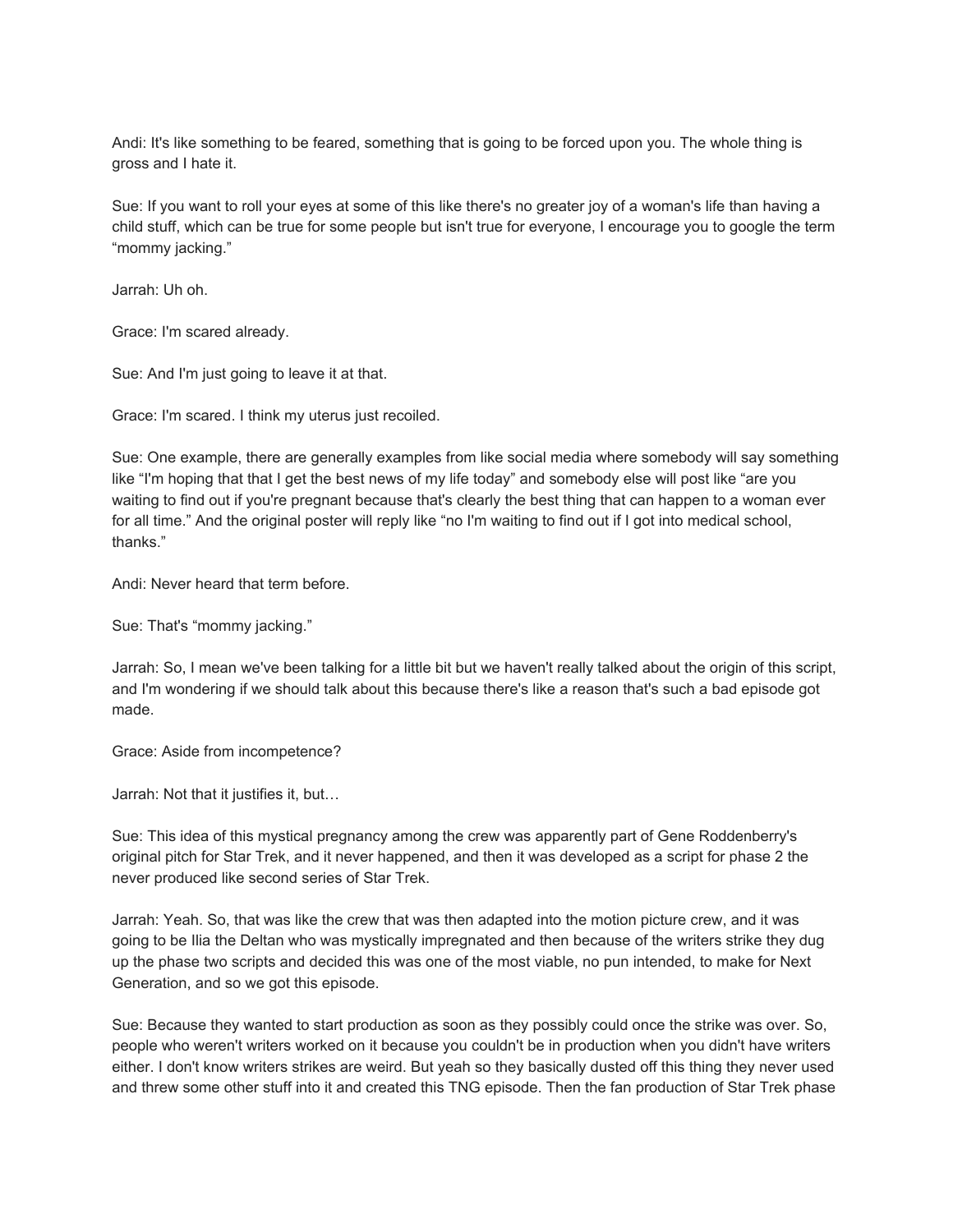2 which is now Star Trek: New Voyages made the Phase 2 script. With I think some minor changes so that you can watch on YouTube.

Jarrah: Yeah and…

Sue: We did!

Jarrah: I mostly found it funny, but I guess it raises the question of can this concept be saved.

Andi: Well, okay, so the… Just as an aside, if you're interested in checking out the phase two version that they did, it's actually better in a lot of ways, they took out some of the more egregious scenes such as that horrible conference room scene is gone, and I thought they did a better job with the sacrifice plotline, because at the end the mystical baby kid creep thing decides to take off so they can all be saved by the B Plot, I don't know, it's a mess. They did a better job with the Phase 2 script with it, I think.

Sue: McCoy is way more on the side of the crew member than Pulaski was.

Andi: Yeah there's there's some better McCoy moments. The child has more of an impact because they have her interacting with other crew members, whereas in this one it was just like, "hey I'm going to be a creep. And people are going to be creeped out by me and then I'm going to be gone."

Jarrah: Well, also the daughter doesn't know the whole time what the situation is. Like she as a child has to learn what her purpose was versus like Ian Andrew who seems to just be like a creepy a little child sociopath who basically, well maybe not a sociopath, but he kind of comes across as like this weird creepy kid who like knows that he's going to hurt people the whole time.

Grace: Oh man he's space Damien.

Andi: He is basically. Yeah, structurally I think it's better. It fixes a lot of pretty glaring problems that the TNG episode had, but I don't think this concept can be saved. I think it's just…

Grace: The concept itself is pretty flawed.

Andi: Yeah it's a flawed concept. I will say that we did have one of our listeners Becky basically proposed a rewrite, she said, "I haven't seen it in a long time, but yeah the whole forced pregnancy aspect is nasty. It would have been more interesting to have the alien able to communicate with Deanna, and ask her to help it experience life as a corporeal being. And Deanna agrees because she's Starfleet and they're all about making contact with new life forms, even in such a strange way. Maybe she'd seek Picard's permission - it's a first contact situation after all - and then there could be the arguments about whether to do it or not, rather than that creepy after the fact discussion the senior officers have about allowing the pregnancy to continue. But in the end it all comes down to Deanna's choice." I still don't know that I would super enjoy an episode like that, but she does fix a lot of the problems pretty simply right off the bat.

Grace: By giving Troi some agency in there.

Andi: Yeah.

Jarrah: Yeah. I mean if she seriously considered it first maybe.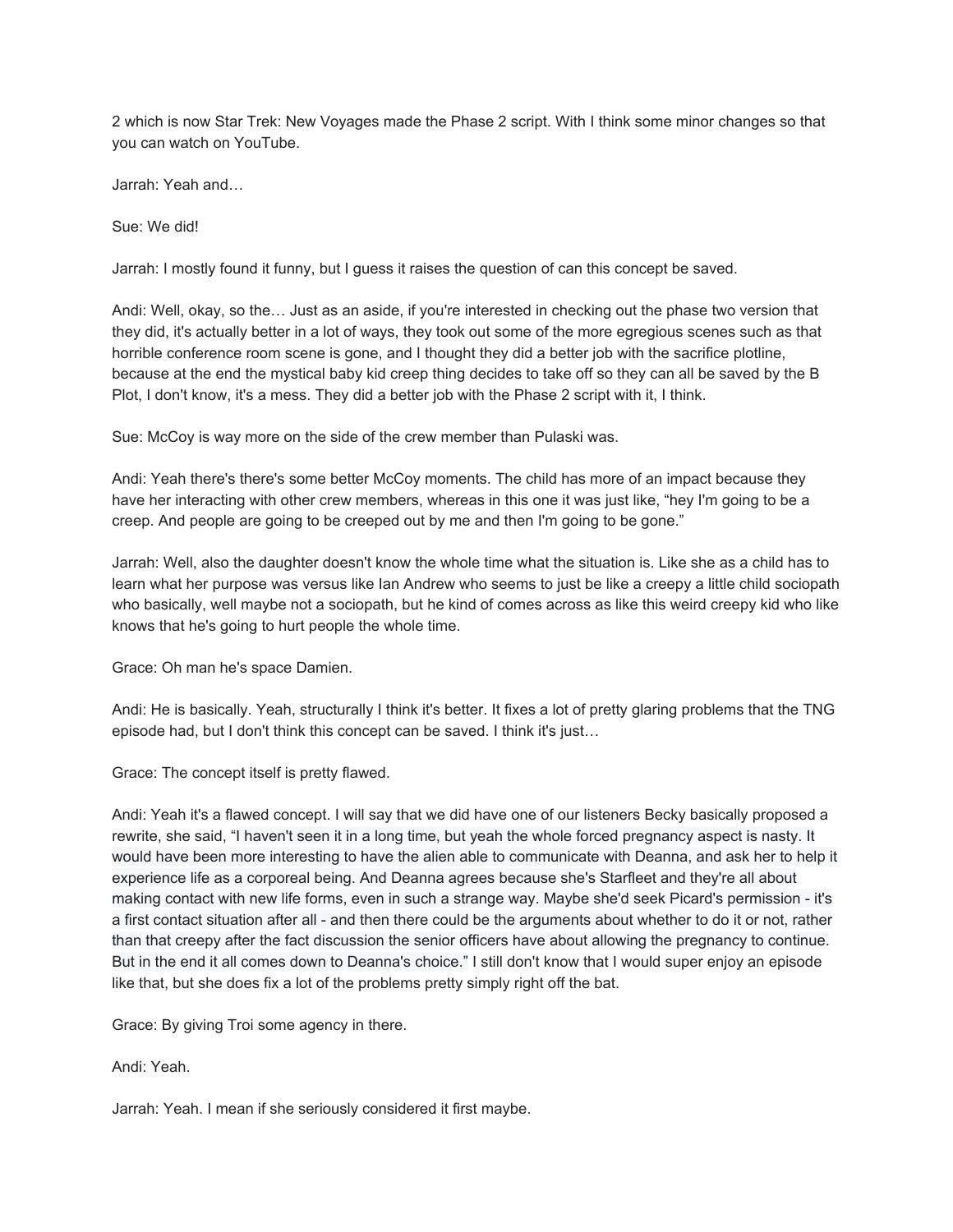Andi: I feel like if you did it that way, if you changed the first act to be about the consent, and about the idea of like first contact, and all that like it would have shifted the pacing, but I think it could have been if you had shifted the pacing down a little bit it could have been really interesting that way. And instead of more of something that was happening to her, be more about like unconventional ways to experience life and connect with people.

Jarrah: I mean it definitely would have been a less offensive episode, but I think it would have repeated a lot of things we see in other Star Trek episodes with like kids having to learn to be more human, and like what it means to be human, and you, it would take away a lot of the like acceptable kinds of tension in this I guess, because you would always know it was going to go away and you would always know what its intention was.

Sue: I think the concept of an energy being, or a higher form of life, or whatever taking human form to learn about humanity is just a part of science fiction that is difficult to get rid of because it is sort of an interesting concept. Like, how with somebody with no experience of humanity you know analyze it, how would they live a life as a human. But, I can't think of any way that you know that being could become a child, birthed as a human that is not in some way creepy. I mean it even happens sort of in "The Inner Light" [TNG Season 5, Ep. 25], right, because Picard lives the experiences of Kamin, but he's still being violated, like he's knocked unconscious and his brain has taken over.

Andi: Which is, by the way, why I do not like "The Inner Light", fight me on Twitter about it.

Grace: But we do still get to see that followed up to later and establish that it long term effected Picard. .

Andi: Yes.

Jarrah: We could also just have like a baby on a doorstep, like the baby just appears, and it appears to be human.

Grace: On the doorstep of a spaceship, that'd be pretty great.

Sue: So, they like build a robot baby that grows like a human?

Jarrah: No, I'm saying it's like, I don't know, it appears… It's a magical light ball here.

\*\*laughter\*\*

Andi: I'm sorry, but you had me at robot baby.

Sue: But somebody still had to have that baby, how does that energy become matter?

Andi: Sue's Science Corner!

Jarrah: Well, I'm not saying, I'm just saying if we're accepting a level of total scientific implausibility from this plot and maintaining that, then we can have it be the light ball just turns into a baby that appears to be human.

Grace: Suspension of Disbelief. Suspension.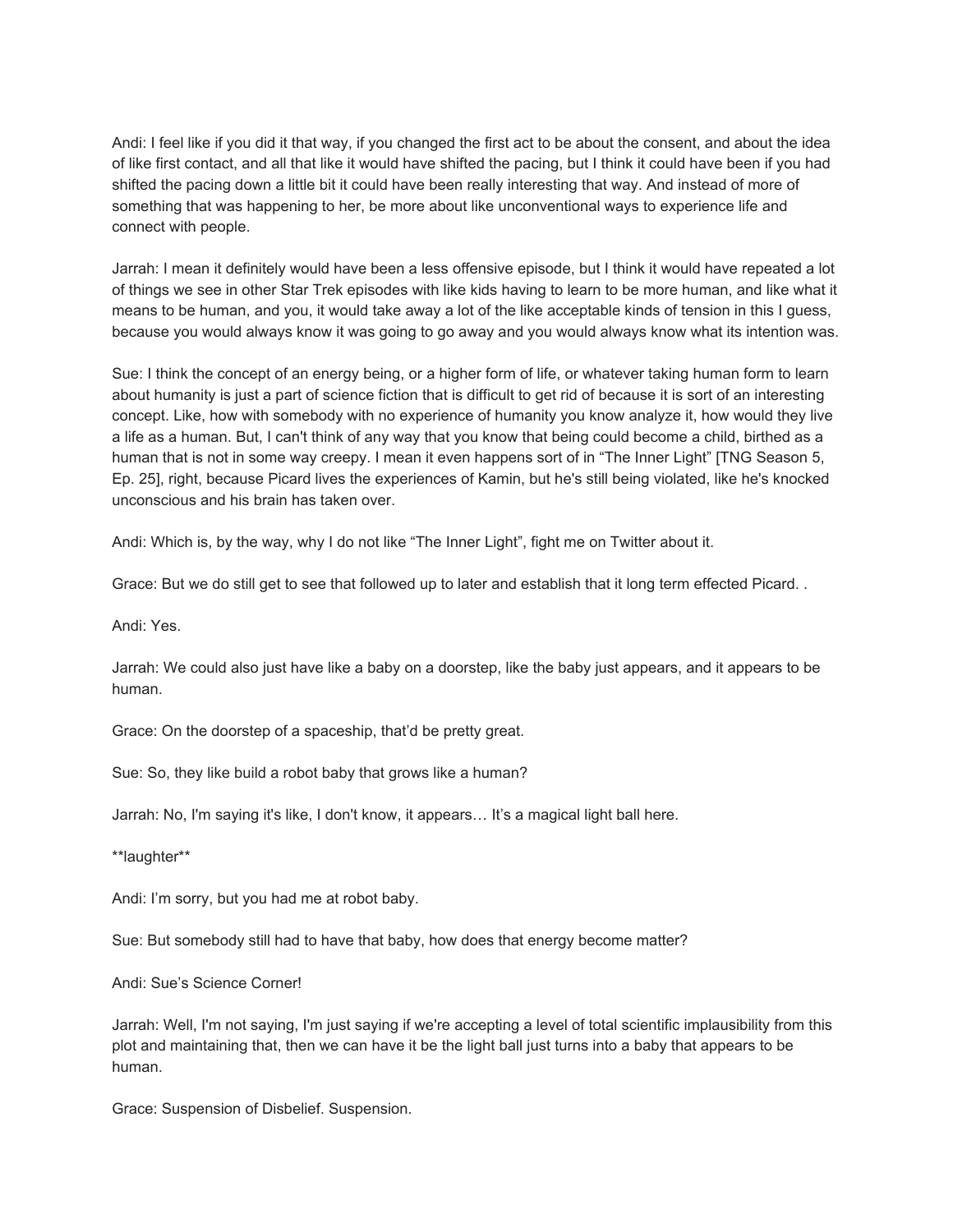Andi: I'm sorry but you had me at robot baby, and I really want to see this new episode that we've created.

Sue: I think I took it a little bit too far into Doctor Who.

Jarrah: Wait! And then Pulaski fingers that it's a robot, and has to challenge her own beliefs about Data.

Andi: See!! Oh my god, this robot baby is amazing. Can we please at least instead of "The Child" it will be "The Robot Baby." That's what it needs to be called.

Grace: Oh my god you guys we need to write this fic.

\*\*laughter\*\*

Grace: This robot child has won over my heart.

Jarrah: And, his name is Ian Android.

\*\*laughter\*\*

Andi: Now we have to call this episode "The Ballad of Ian Android."

Grace: Yes. Or "I, Ian."

Andi: So, is there more to say about our favorite episode ever, "The Child"?

Grace: Why?

Sue: Because writers strike.

Grace: Okay.

Jarrah: I mean I was going to say that I think part of the problem with this trope, that you mentioned, it tends to define women in terms of reproductive capacity. But I feel like that was a problem with Troi the whole way through, that it was always like assault, and pregnancy, and like things to do with the fact that Troi has a female defined body versus, any like traits that she really possessed. Unfortunately, all too often.

Andi: I also want to ask because I was trying to answer this question earlier and I could not. What is the message of this episode?

Grace: Sleep wearing a condom.

\*\*laughter\*\*

Grace: Wear your chastity belt to bed.

Sue: If the light ball can pass through walls do you really think that a prophylactic is going to stop it?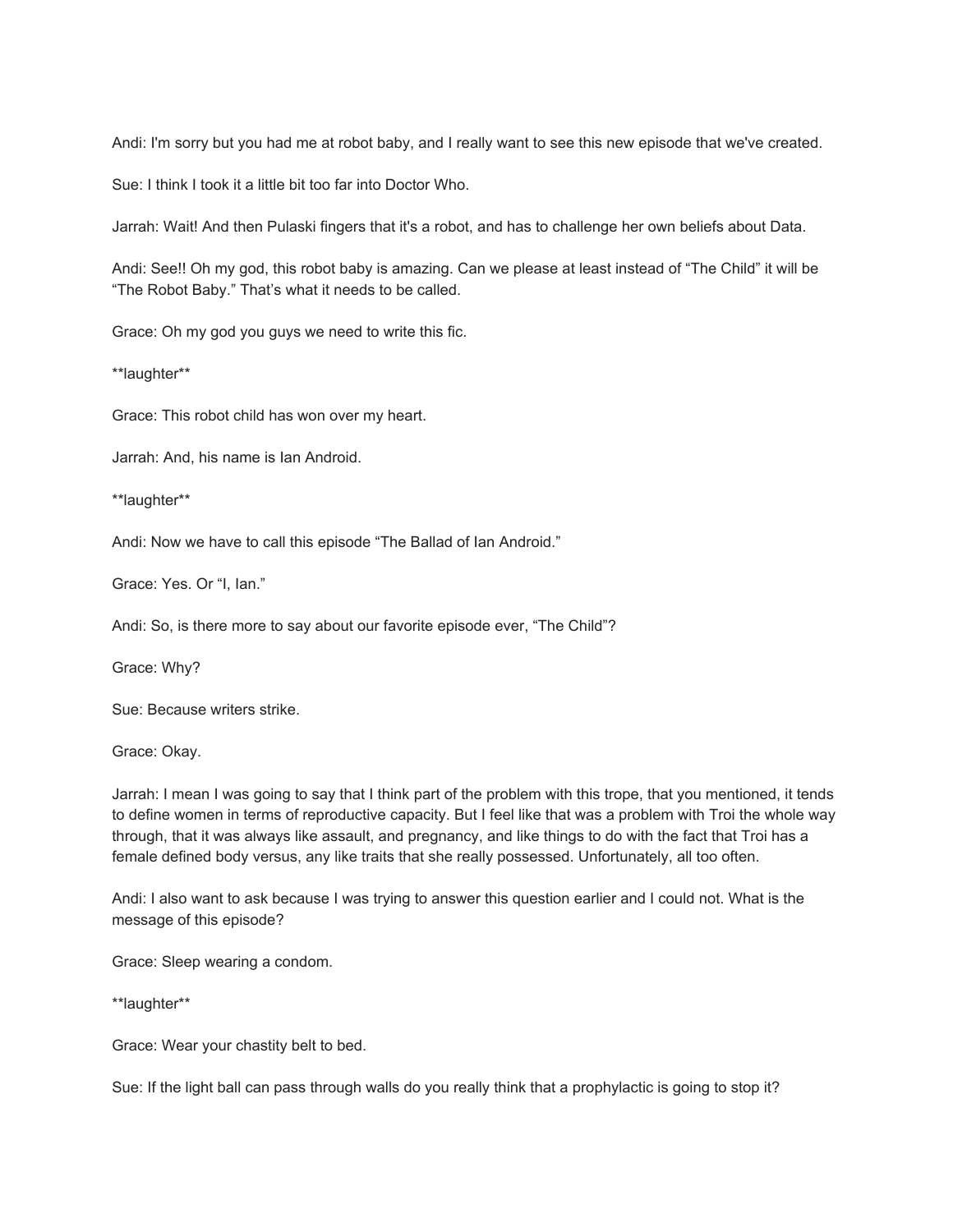Grace: A space prophylactic maybe?

\*\*laughter\*\*

Jarrah: I don't know. I think it's just like kids are magical, but also dangerous. Which did we even mention like the reason that he has to leave and like basically kill himself is that he's threatening those super dangerous weird viruses that uncharismatic Robert Redford with the massive mustache brought on board?

Andi: Yeah, it's awful, it's awful B plot nonsense, science-y nonsense.

Grace: How many plots does this episode have?

Andi: So many!! That's one of the main problems with this episode if we completely like gave it a huge pass on all of the gender and consent issues, which obviously you can't, say we did… This episode is a mess from top to bottom because you have, you're introducing two characters, plus Riker's beard which might as well be its own character.

Jarrah: And plus Geordi is promoted and transferred.

Andi: Geordi becomes chief engineer, Wesley is weirdly hanging around even though his mom has disappeared into the ether, and it's just so much going on and none of it ties together, and it's just like plot soup with no redeemable message.

Sue: It's almost like they were trying to shove a second pilot into the first episode of the second season, because so much has changed.

Grace: Waiter there's a pilot in my pilot.

\*\*laughter\*\*

Andi: The whole thing is a mess. I hate it.

Jarrah: It's badly paced.

Andi: Oh it's awful!

Jarrah: Yeah.

Andi: Yeah.

Jarrah: I know that's like least problem with itm but that was one of the new ones I was like, "Oh in addition to all the problems I remembered, it's badly paced."

Grace: At least Troi gets that dope maternity gown.

\*\*laughter\*\*

Andi: That's true.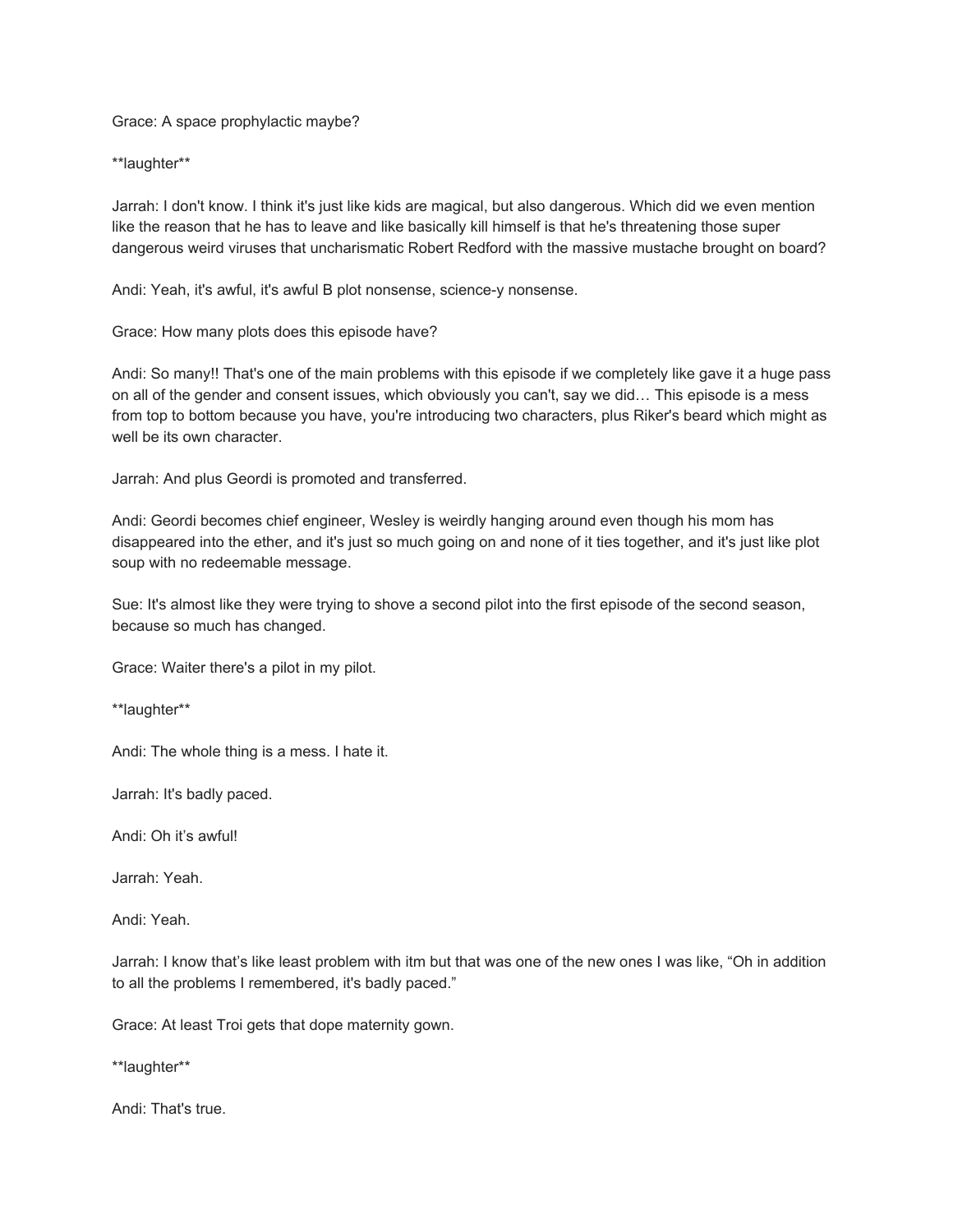Grace: Apparently it was full of bird seed. Or so they say.

Andi: So we have to rate it.

Jarrah: Oh god…

Grace: I give it two dresses full of bird seed out of 10.

Andi: What is this bird seed thing?

Grace: Apparently the fake baby bump was made out a bird seed.

Andi: Interesting fun fact.

Grace: Did you think I was pulling that out of my ass?

Andi: Yes, yes I did.

Sue: That would be really heavy.

Andi: Yeah it would, and weird. Why would it be birdseed?

Grace: Because it moves around I guess like sand but not as sandy. Maybe they were hoping to attract birds to get some of those you know cats off set.

Jarrah: I feel like the next time I'm at the pet store I'm going to be like fondling a bag of birdseed, to just be like, "really?"

Grace: Nah, you gotta step it up a notch and then when they come by and be like "can we help you ma'am?", you've to go, "This is my baby now."

\*\*laughter\*\*

Jarrah: No, I say, "this is my alien baby now or my robot baby!"

Grace: Robo baby buggy bumpers.

\*\*laughter\*\*

Andi: Somebody has to follow that up with a rating.

Jarrah: Okay, I'm going to rate this episode, zero point five uncharismatic mustaches.

Sue: I'm going to rate this episode three beardless Rikers because that's how bad it is.

Andi: Not even the pain of a single beardless Riker, but THREE.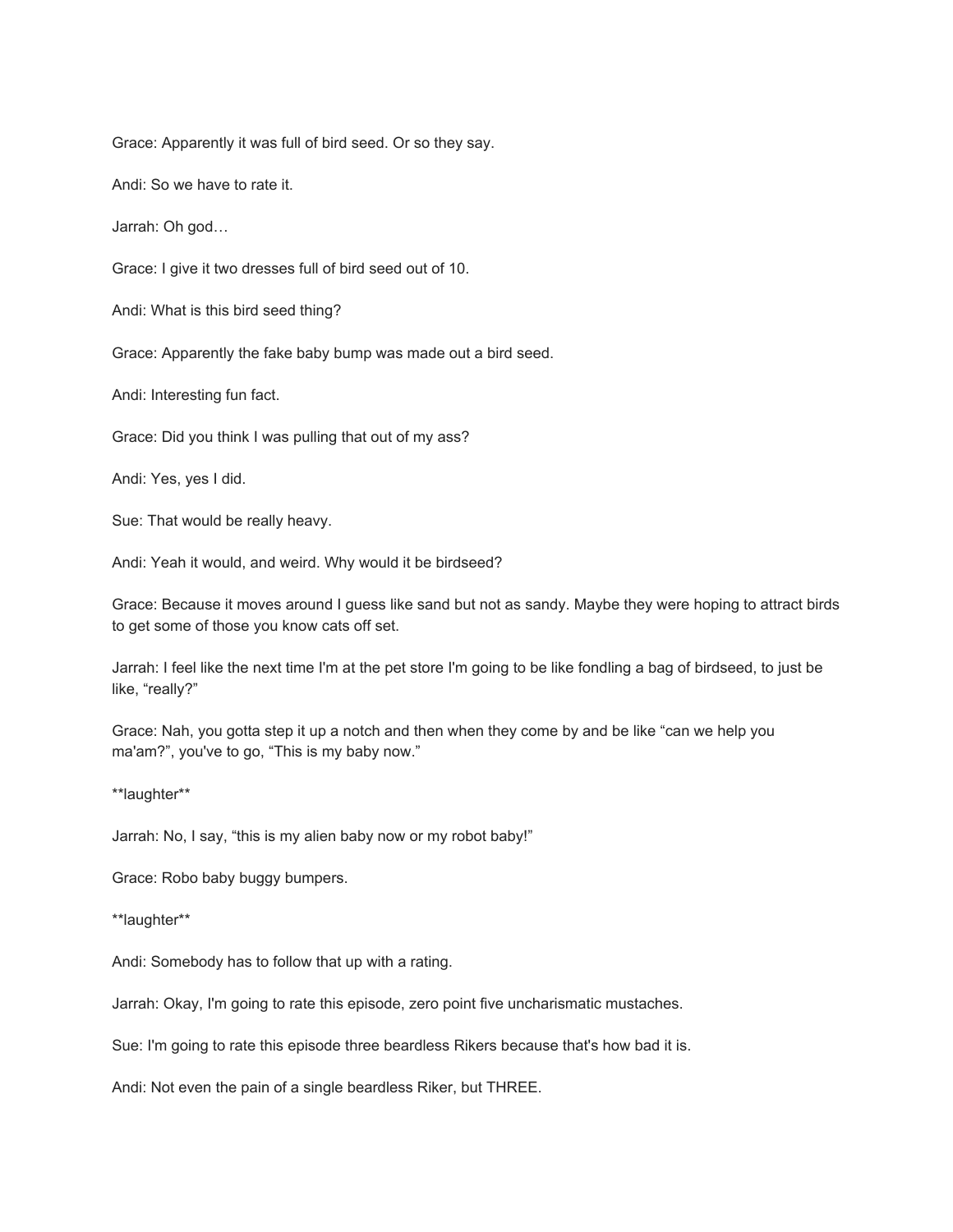Grace: Three sad naked chins.

Andi: I guess I'll give it two out of… No, one out of ten awkward conversations with Picard about your future.

Jarrah: You noticed that Picard has never played with puppies? I'm just saying. Like he's like no I have never played puppies and you're like…

Grace: Jean-Luc, what kind of childhood did you have? Were they not allowed on the vineyard, or are there no puppies left in France?

Sue: That just means he's a cat guy.

Jarrah: "But who will talk him in at night?"

Andi: Worf will!!

Grace: Worf is here to read you a bedtime story.

Sue: And Troi's just sitting on the bridge laughing as all of this is going on like "ha ha back to normal, so funny this crew."

Jarrah: Well that was like a very TOS ending.

Sue: Yeah it was.

Grace: What a mess.

Andi: Yes. This is not our favorite episode but hey, if you like it please let us know why.

Grace: And where we can send help for you.

Andi: We welcome all opinions, no matter how wrong.

Sue: That's like something I would say.

Andi: So, Jerrah, where can people find you elsewhere on the Internet?

Jarrah: Oh you can find me at<http://trekkiefeminist.tumblr.com/>or on Twitter at <https://twitter.com/jarrahpenguin>

Andi: And Sue, if people have questions for Sue's Science Corner where can they reach out to you?

Sue: You can find me on Twitter at<https://twitter.com/spaltor>

Andi: And Grace?

Grace: You can find me on Twitter at<https://twitter.com/BonecrusherJenk>and in their dreams.